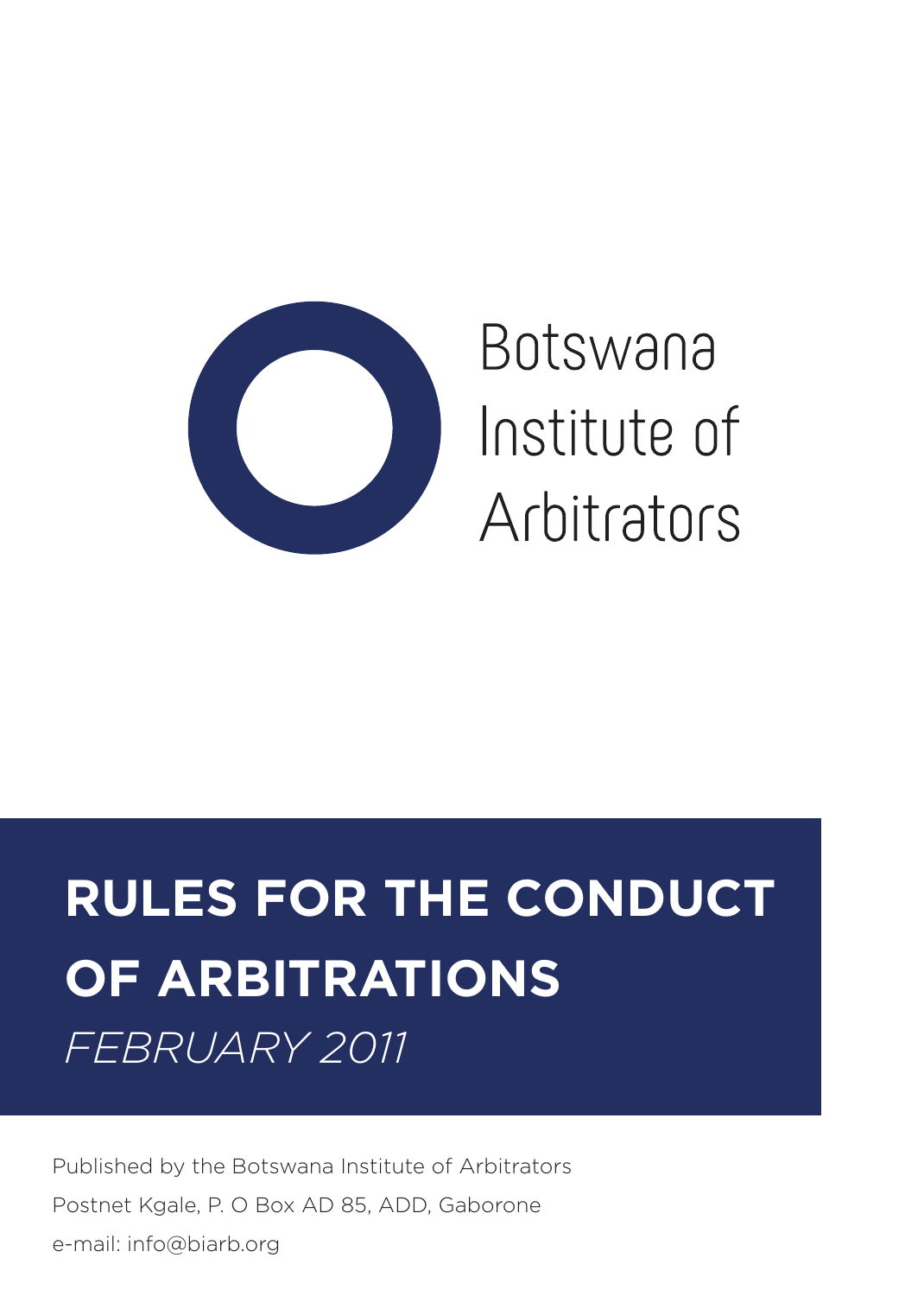These Rules are essentially those of the Association of Arbitrators (Southern Africa) ("the Association") and have been modified to meet local conditions with the express permission of the Association.

The Institute wishes to acknowledge, with gratitude, the Association's assistance in effecting the revision to the Rules.

These Rules are intended to facilitate cost-effective arbitrations. The Arbitrator has the discretion regarding the application of these rules and to the extent to which they can be applied.

The Standard Procedure Rules are appropriate in most instances, particularly where the parties are represented, and apply except where the parties have agreed otherwise.

The Summary Procedure Rules are intended for the smaller and simpler arbitrations, particularly where the parties are not represented and have little or no experience of arbitration procedure.

They require that the arbitrator plays a more active and interventionist role than he would do under the Standard Procedure Rules.

The Small Claims Arbitration Tribunal (SCAT) Rules are intended for matters involving less than BWP60 000 and preclude legal representation. The Arbitrator's fee is fixed.

For any of the above Rules to apply to an arbitration, the parties thereto must have agreed, in their arbitration agreement, or otherwise in writing, that such Rules are applicable. Where the parties have so agreed, they thereby confer on the Botswana Institute of Arbitrators authority to act as provided for herein.

An Arbitrator who applies the Rules thereby submits to the authority of the Botswana Institute of Arbitrators to the extent applicable to him as stipulated herein.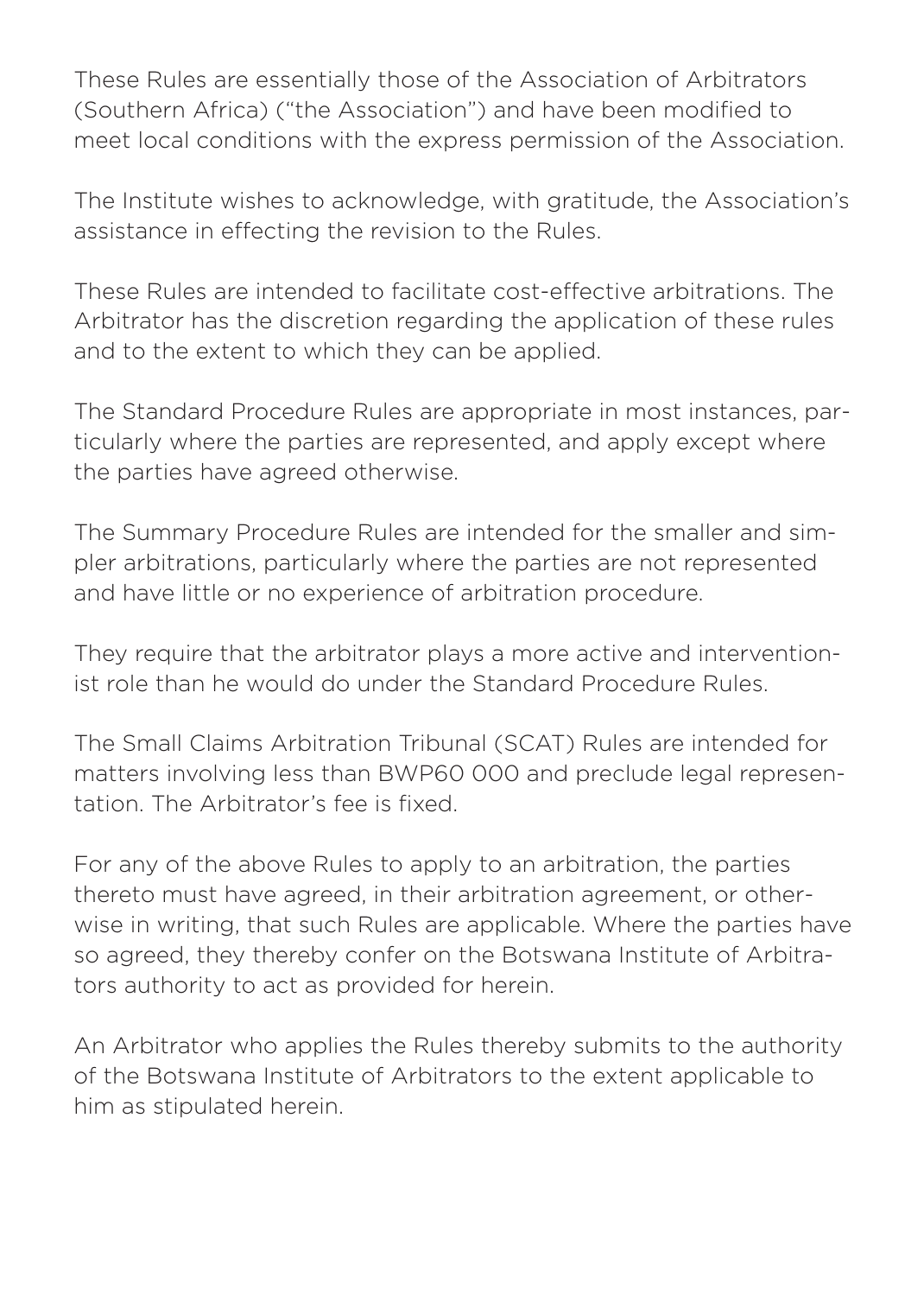# GENERAL PROVISIONS

These general provisions shall apply to the Standard Procedure Rules and the Summary Procedure Rules.

#### Preamble

Nothing shall oblige the Institute to appoint an Arbitrator. The Institute reserves the right to charge such administration fees, as its executive committee may, from time to time, deem appropriate for the appointment of an Arbitrator. The Institute reserves its right to refuse to appoint an Arbitrator.

#### 1. DEFINITIONS

In these Rules:

1.1 "Day" means any day other than a Saturday, Sunday or public holiday;

1.2 "Rules" means these arbitration rules;

1.3 "Claimant" means the party to the arbitration who claims relief against the other party, provided that if each party claims relief against the other, "Claimant" shall mean the party who first referred the dispute to arbitration;

1.4 "Defendant" means the party to the arbitration other than the Claimant;

1.5 "Document" means, in relation to each party, any contemporary document of whatsoever nature in his possession or under his control, whether an original or a copy, relating to the dispute which has been referred to arbitration, including plans, diagrams, photographs and recordings on magnetic tape, compact disc and computer disc or other electronic storage media;

1.6 "Representative" means any person engaged by a party to assist him in the preparation of his claim or defence, as the case may be, and to present his claim or defence at the arbitration hearing on his behalf, and shall include an advocate, an attorney, a claims consultant or any other person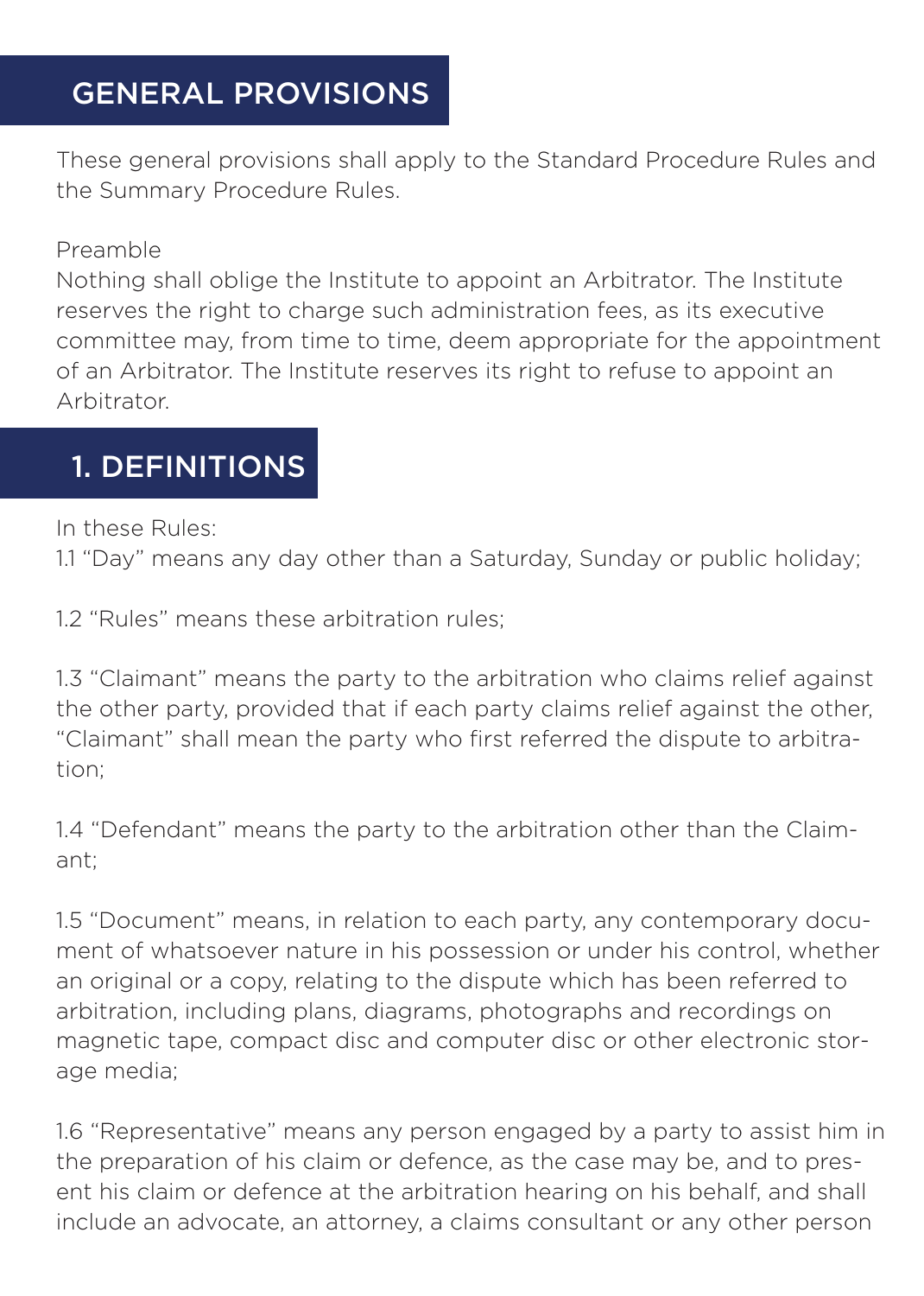who, by virtue of his training and experience, is able to present the case.

1.7 "Submissions" means the Statement of Issues, Statement of Claim, Statement of Defence, Defendant's Counterclaim and Claimant's Reply and any other similar documents permitted by the Arbitrator.

1.8 Where appropriate words importing the singular shall include the plural and words importing the masculine shall include the other gender.

1.9 "Arbitrator" shall include more than one Arbitrator where the Agreement so provides or requires the appointment thereof, and in so far as the context may require, includes "Umpires" and "Referees" in terms of the Act.

1.10 "Institute" shall mean the Botswana Institute of Arbitrators.

1.11 "Deliver" or "Delivery" shall mean delivery by hand and/or by facsimile and/or by mail or e-mail to a party at the address or addresses chosen by that party and notified by him in writing to the Arbitrator and the other party. A party may vary such addresses from time to time by notification by him in writing to the Arbitrator and the other party.

1.12 "Act" means the Arbitration Act (Cap 6:01), as amended from time to time, or any repealing or amending legislation.

1.13 "Party" shall mean either the Claimant or the Defendant, and "Parties" shall mean both the Claimant and the Defendant.

1.14 "Agreement" means the written arbitration agreement entered into between the parties.

1.15 "Agree" means consensus by the parties, and the Arbitrator where applicable, in writing and signed by the parties and the Arbitrator where applicable.

### 2. APPLICATION OF ARBITRATION ACT

Save as varied herein or, insofar as the provisions of the Arbitration Act are mandatory, the Act shall apply.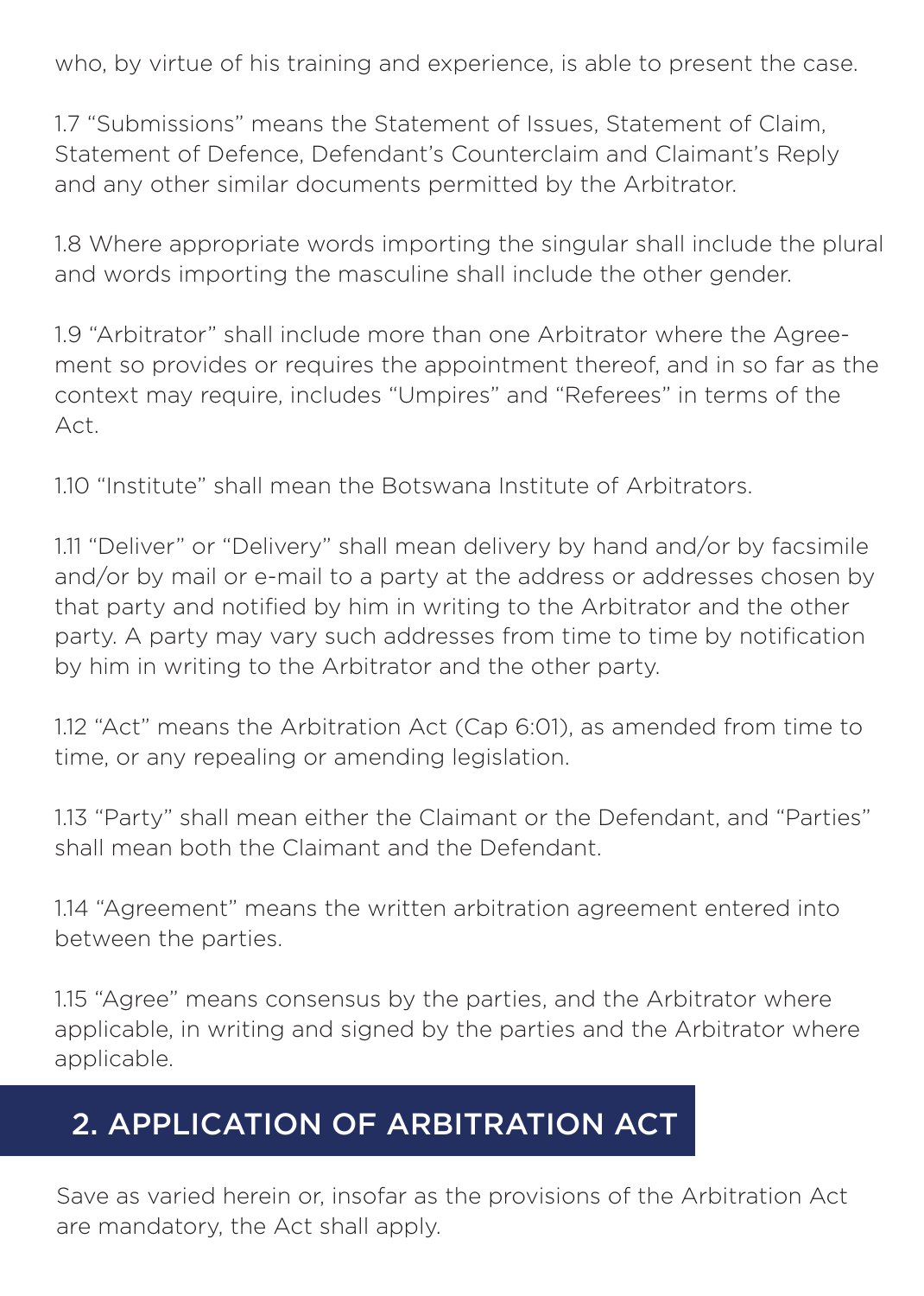### 3. TIME LIMITS

3.1 Where no time period is specified for the doing of any act in terms of these Rules or in terms of any ruling, directive or decision of the Arbitrator, unless the parties have otherwise agreed, such period shall be stipulated by the Arbitrator.

3.2 Unless the parties otherwise agree, the time limits stated in these Rules shall not be extended or shortened except by leave of the Arbitrator.

# 4. CONFIDENTIALITY

Unless the parties otherwise agree, the proceedings and any Award(s) published therein shall be confidential save to the extent that disclosure may be required in order to protect or pursue a legal right or to enforce or challenge an award in any legal proceedings.

# 5. DISPUTE ON RULES

Any dispute about the meaning or effect of any of these Rules shall be determined by the Arbitrator who shall further have the power to give directions, not inconsistent with the Rules, on the manner and time in which the Rules shall be carried into effect.

# 6. GENERAL PRINCIPLES

6.1 The Arbitrator may conduct the arbitration in such manner as he considers appropriate, subject to these Rules, provided he ensures the equal treatment of the parties and their right to be heard.

6.2 The parties to the arbitration shall at all times act in good faith.

#### *STANDARD PROCEDURE RULES*

*The Standard Procedure Rules shall apply to the conduct of the arbitration unless the parties agree to adopt any variation of these Rules or to adopt the Summary Procedure or SCAT Rules.*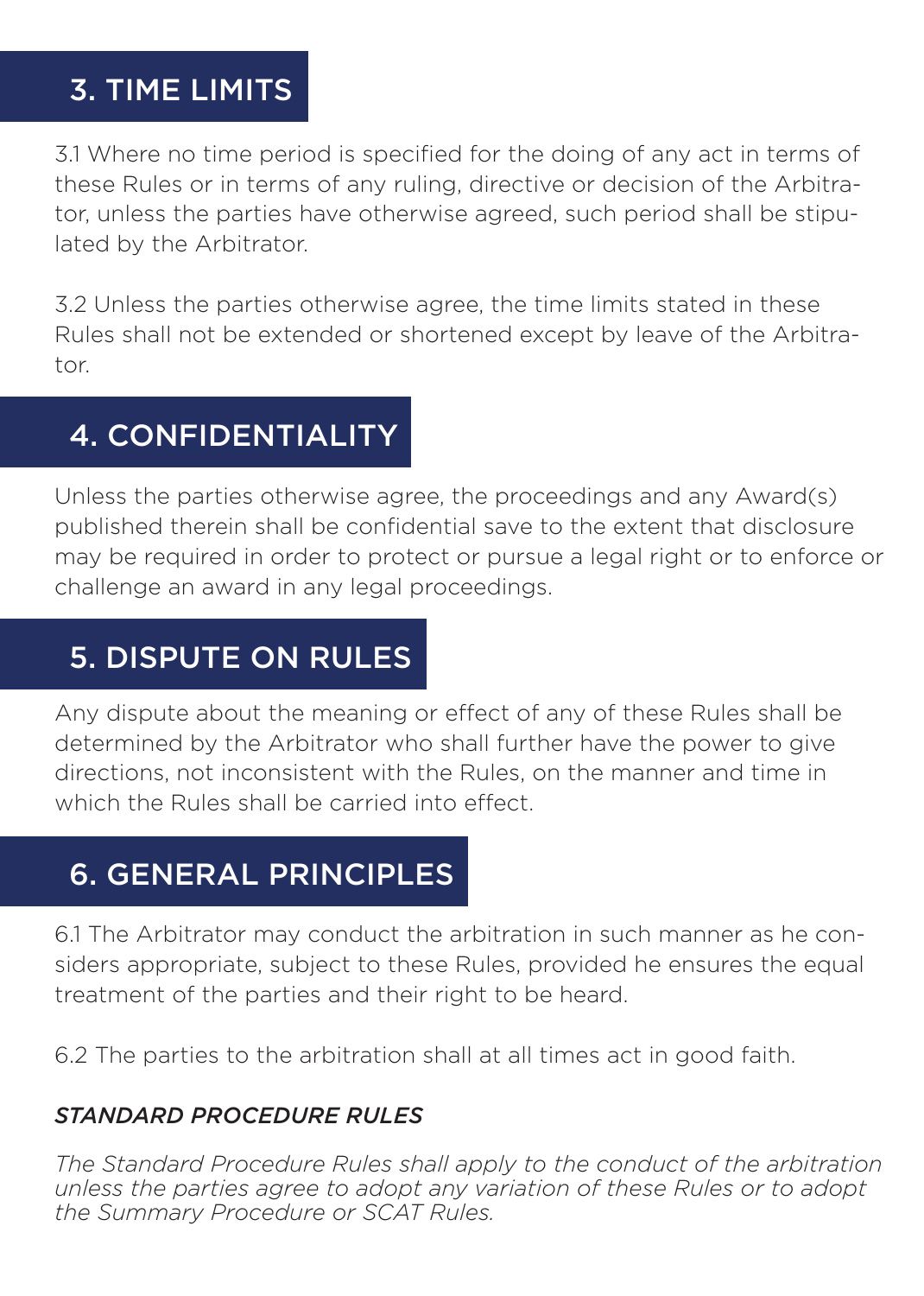# 7. APPOINTMENT OF ARBITRATOR

7.1 Where an agreement to refer a dispute to arbitration requires that the Rules of the Institute shall apply thereto but does not identify the Arbitrator or the method by which the Arbitrator is to be appointed, the Chairman for the time being of the Institute alternatively the Vice Chairman, alternatively such other member of the executive committee as the Chairman or Vice Chairman shall nominate for the purpose of appointing an Arbitrator may, on the application of either party to the reference, appoint the Arbitrator.

7.2 Before appointment, a prospective arbitrator shall sign a statement to the effect that there are no grounds known to him which are likely to give rise to justifiable doubts regarding his independence and impartiality, and the arbitrator must further disclose in writing any facts or circumstances which may be of such a nature as to call into question the arbitrator's independence or impartiality in the eyes of the parties. This statement must be delivered to the parties by not later than the first preliminary meeting.

#### 8. CHALLENGE

8.1 If any Arbitrator :

8.1.1 falls seriously ill, or becomes unable or unfit to act; or

8.1.2 lacks the necessary independence; or

8.1.3 for any other reason ought not to continue as Arbitrator (e.g. lacks impartiality); the Chairman of the Institute or his nominee from time to time shall, upon application as provided below, subject to Rule 8.7, convene a committee consisting of not less than three members ("the Committee") who may revoke the Arbitrator's appointment and appoint another Arbitrator.

8.2 A party who intends to challenge an Arbitrator in terms of Rule 8.1, shall make written application to the Chairman of the Institute within 10 days of him becoming aware of any circumstances referred to in Rule 8.1,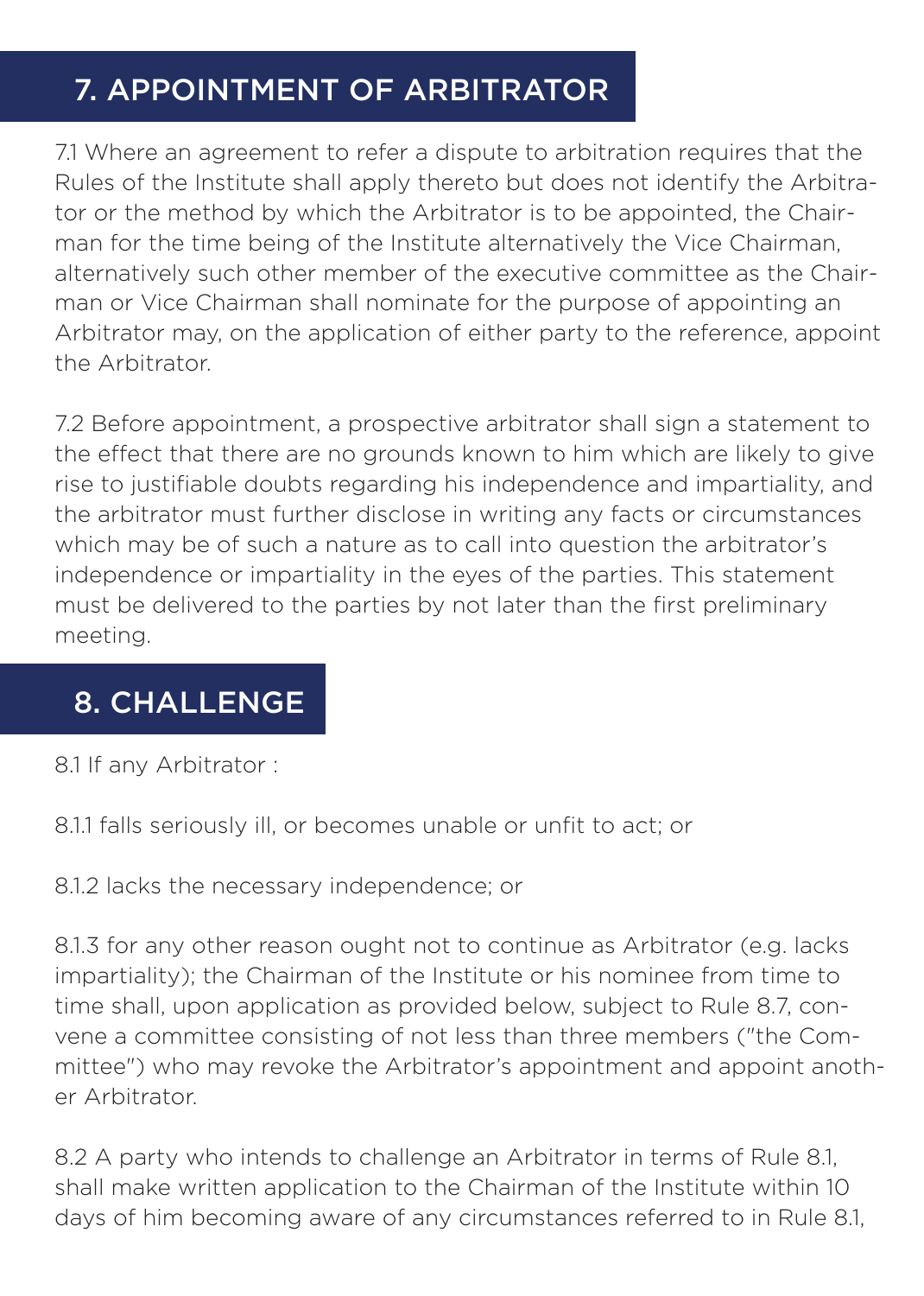which application will set out fully the reasons for the challenge, failing which such party shall forfeit the right to make such challenge. A copy of the application shall simultaneously be served on the other party.

8.3 Within 10 days of the date of receipt by the applicant of notice from the Institute as to the relevant fee, the applicant shall lodge with the Institute the relevant fee as determined by the executive committee of the Institute from time to time.

8.4 Failure to lodge the fee shall render the challenge invalid.

8.5 Any other party to the reference who receives an application referred to in Rule 8.2 and who wishes to oppose such application shall within 10 days of receipt by him of the application submit a written response fully motivating its opposition.

8.6 A copy of the application and any reply shall be served by the respective parties on the Arbitrator who shall be entitled within 10 days of receipt thereof to reply in writing.

8.7 Unless the parties agree to the withdrawal of the Arbitrator, the Committee will decide the challenge.

8.8 Where an Arbitrator is to be replaced and the parties are unable to agree on the replacement arbitrator, the Committee shall decide whether or not to follow the original nominating process or to appoint a replacement arbitrator.

8.9 The Committee shall give directives regarding the costs of the challenge and, if the challenge is successful, the amount of fees and expenses to be paid for the former arbitrator's services, but shall only give directions regarding the costs of the arbitration proceedings if the parties so agree.

8.10 When a new Arbitrator is appointed, the proceedings shall continue as if the new Arbitrator had been the Arbitrator from the commencement of the reference, unless the Arbitrator decides otherwise.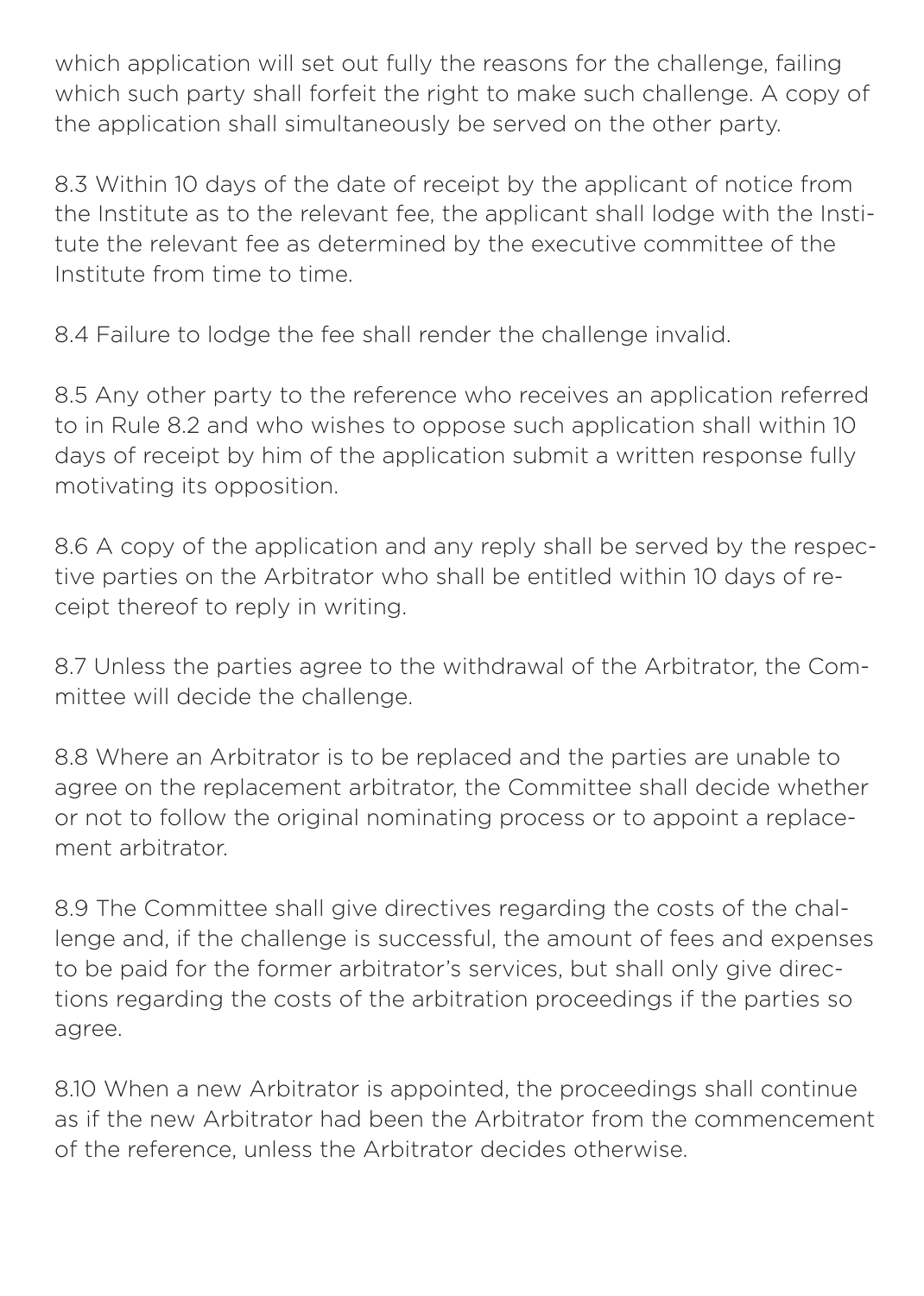### 9. PRELIMINARY MEETING

9.1 On the reference of the dispute to the Arbitrator he may convene a Preliminary Meeting with the parties for the purpose of:

9.1.1 confirming that the dispute falls within the ambit of the arbitration agreement and is ready for arbitration;

9.1.2 confirming the Arbitrator's jurisdiction to determine the dispute;

9.1.3 recording the acceptance by the Arbitrator of his appointment and acceptance by the parties of any conditions attached thereto;

9.1.4 determining whether the arbitration is to be conducted in accordance with the Standard Procedure Rules or the Summary Procedure Rules or any modification of either; and whether any of the Rules of the High Court should apply.

9.1.5 arranging for the delivery of Submissions as provided in Rules 12 to 16;

9.1.6 determining the dates and venue of the hearing and the times and duration of the sessions;

9.1.7 whether the parties have taken cognisance of Rule 34 and if so their agreement in respect of same; and

9.1.8 dealing with any other matters or proposals that might facilitate the conduct of the arbitration.

9.2 If no Preliminary Meeting is held the Arbitrator shall determine the commencement date for the Submissions.

### 10. PROCEDURAL DIRECTIVES

10.1 The Arbitrator may, at any time, make or vary any procedural directives which, in his opinion, will expedite the matter or render it more cost effective.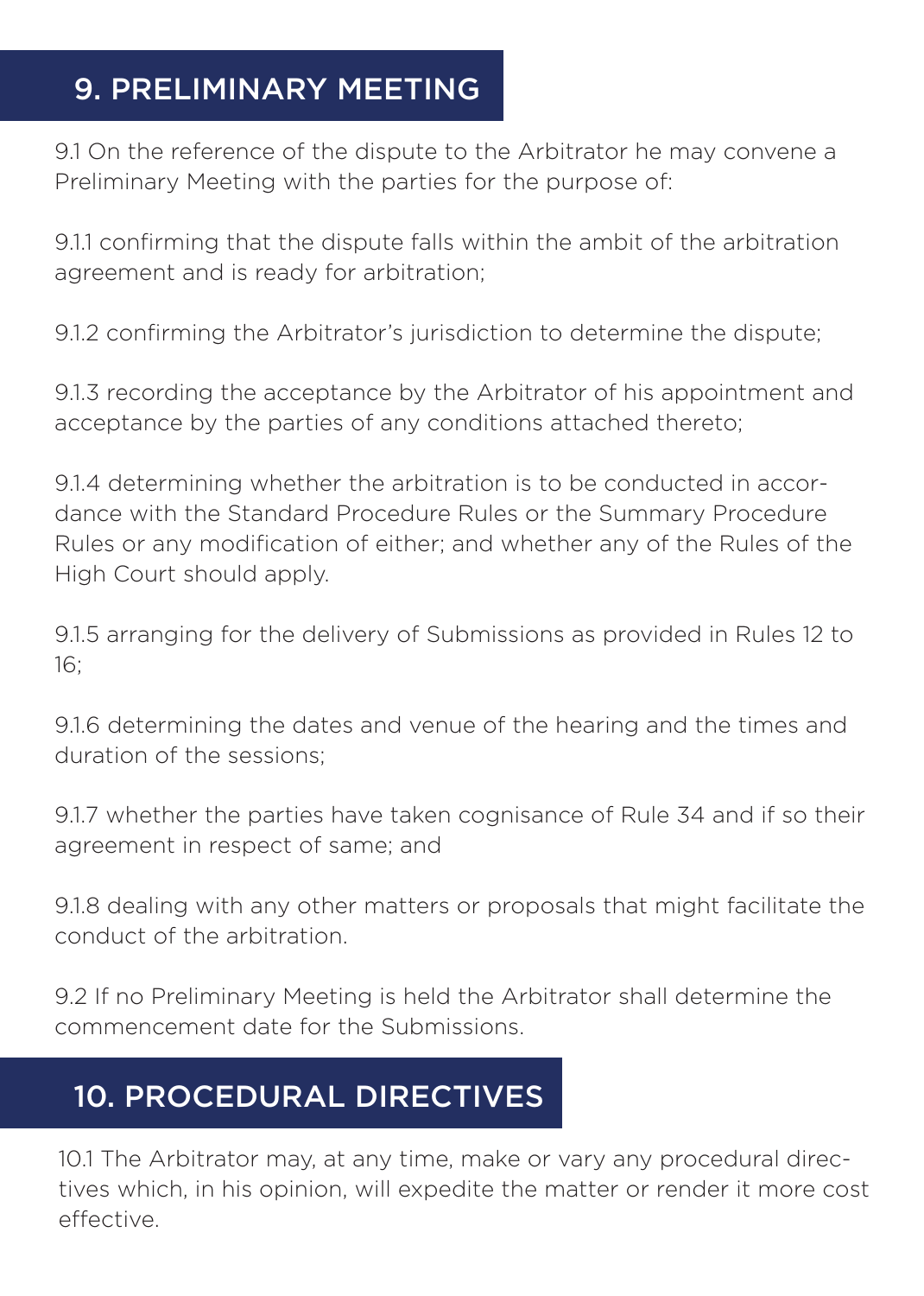10.2 The Arbitrator shall not exercise his powers under sub-rule 10.1 without affording the parties an opportunity to make representations to him thereon.

### 11. JURISDICTION

11.1 The Arbitrator may decide any dispute regarding the existence, validity, or interpretation of the arbitration agreement and, unless otherwise provided therein, may rule on his own jurisdiction to act.

11.2 A party to the reference wishing to challenge the jurisdiction of the arbitrator or who wavers that the arbitrator is exceeding his jurisdiction shall raise the jurisdictional issue at the first available opportunity, failing which he shall be deemed to have consent to the arbitrator's jurisdiction.

11.3 Where the Arbitrator has made a jurisdictional ruling pursuant to this rule otherwise than in an award, a party who wishes to contest that ruling in court may only do so after the award, in the absence of exceptional circumstances.

11.4 For the purposes of this Rule an arbitration clause which forms part of a contract shall be regarded as an agreement independent of the other terms of the contract. A decision by the Arbitrator that the contract is null and void shall not of itself result in invalidity of the arbitration clause.

11.5 The Arbitrator shall have the jurisdiction to determine a defence of set off even when the relationship out of which the defence is said to arise is not within the scope of the arbitration clause or is subject to another arbitration agreement.

### 12. STATEMENT OF ISSUES

Not later than 15 days after the date of the Preliminary Meeting the parties shall jointly prepare and submit to the Arbitrator a Statement of Issues detailing:

12.1 relevant matters which are not in dispute;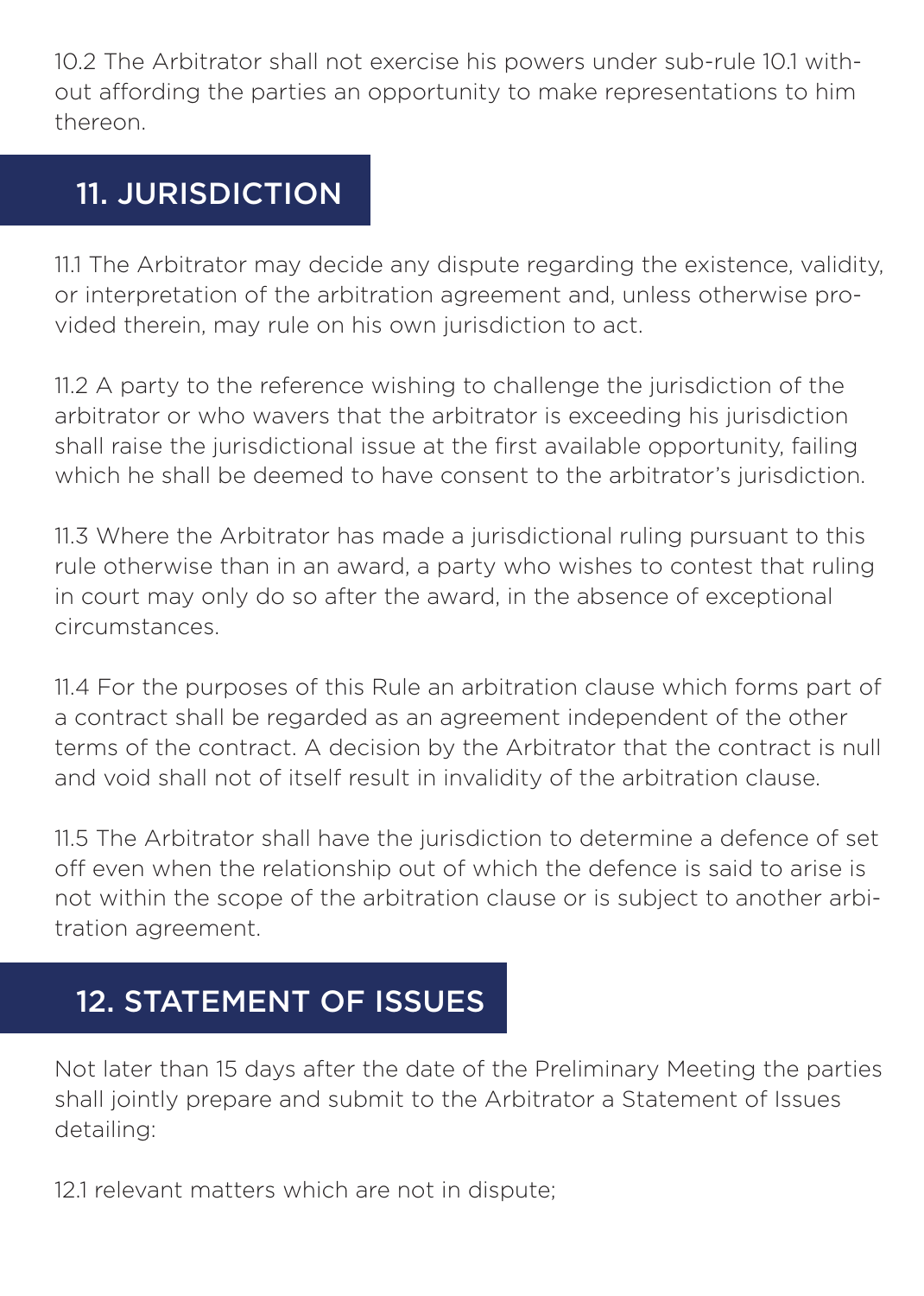12.2 the disputed issues, in respect of each of which are set out:

12.2.1 the averments of the party concerned;

12.2.2 the other party's response thereto; and

12.2.3 the facts and contentions of law on which each party relies; together with true copies of all relevant documents necessary to sustain the above; and

12.3 the Award which each party desires the Arbitrator to make. Provided that if the parties are unable jointly to prepare a Statement of Issues or agree not to do so, they shall deliver Submissions as provided for in Rules 13 to 16.

#### 13. STATEMENT OF CLAIM

Where a Statement of Issues is not submitted, the Claimant shall, not later than 20 days after the Preliminary Meeting, deliver to the Arbitrator and the Defendant a Statement of Claim, consisting of:

13.1 the averments constituting the claim;

13.2 all the facts and contentions of law on which the Claimant bases its claim;

13.3 the relief sought; and

13.4 true copies of all relevant documents necessary to sustain the above.

#### 14. STATEMENT OF DEFENCE

Not later than 15 days after the receipt by the Defendant of the Statement of Claim, the Defendant shall deliver to the Arbitrator and to the Claimant a Statement of Defence, consisting of:

14.1 a response admitting, denying or objecting to each contention of fact and law in the Statement of Claim;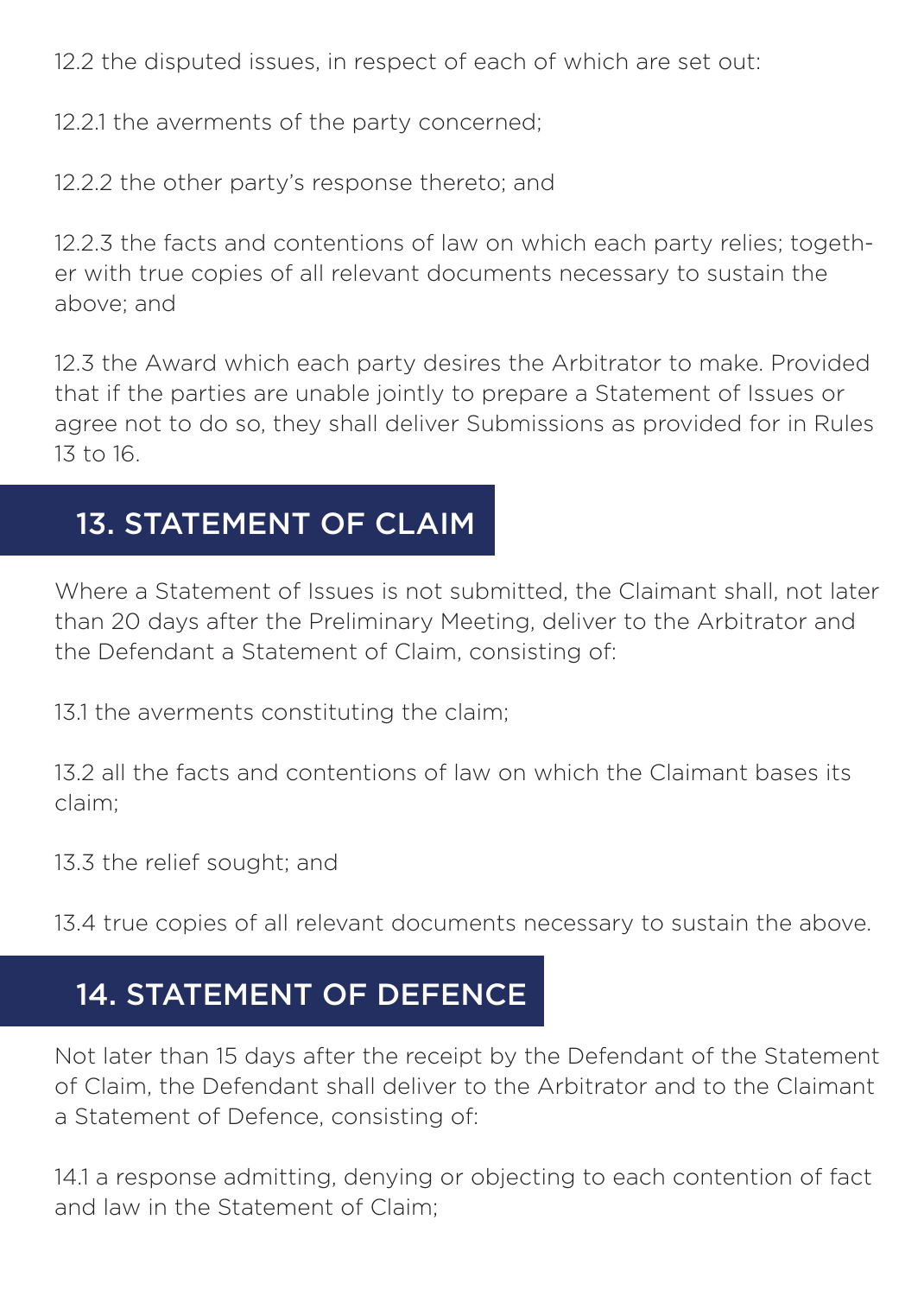14.2 the grounds for every denial or objection;

14.3 all the facts and contentions of law on which the Defendant bases its defence; and true copies of all relevant documents necessary to sustain the above, unless already delivered as part of the Statement of Claim.

#### 15. DEFENDANT'S COUNTERCLAIM

At the time of delivery of the Statement of Defence, the Defendant may deliver counterclaims, to the Arbitrator and to the Claimant, setting forth, with the necessary changes, details of the matters referred to in terms of Rule 13 together with true copies of all relevant documents other than those delivered with any previous Submission, all of which details and copies are hereinafter referred to as the "Defendant's Counterclaim".

#### 16. CLAIMANT'S REPLY

Not later than 15 days after the receipt by the Claimant of the Defendant's Counterclaim, the Claimant shall deliver to the Arbitrator and the Defendant details of his defence to the Defendant's Counterclaim in accordance with the provisions of Rule 14, with the necessary changes, all of which details and copies are hereinafter referred to as the "Claimant's Reply".

#### 17. AMENDMENTS AND SUBMISSIONS

17.1 Subject to Rule 17.2, either party may amend or supplement its statement of claim or statement of defence, unless the Arbitrator considers it inappropriate to allow such amendment, having regard to the delay in making it or the prejudice to the other party or any other circumstance.

17.2 A claim may not be amended in such a manner as would exclude the claim from the scope of the arbitration agreement.

17.3 The Arbitrator may make such order as to costs incurred or wasted by such amendment as he considers appropriate.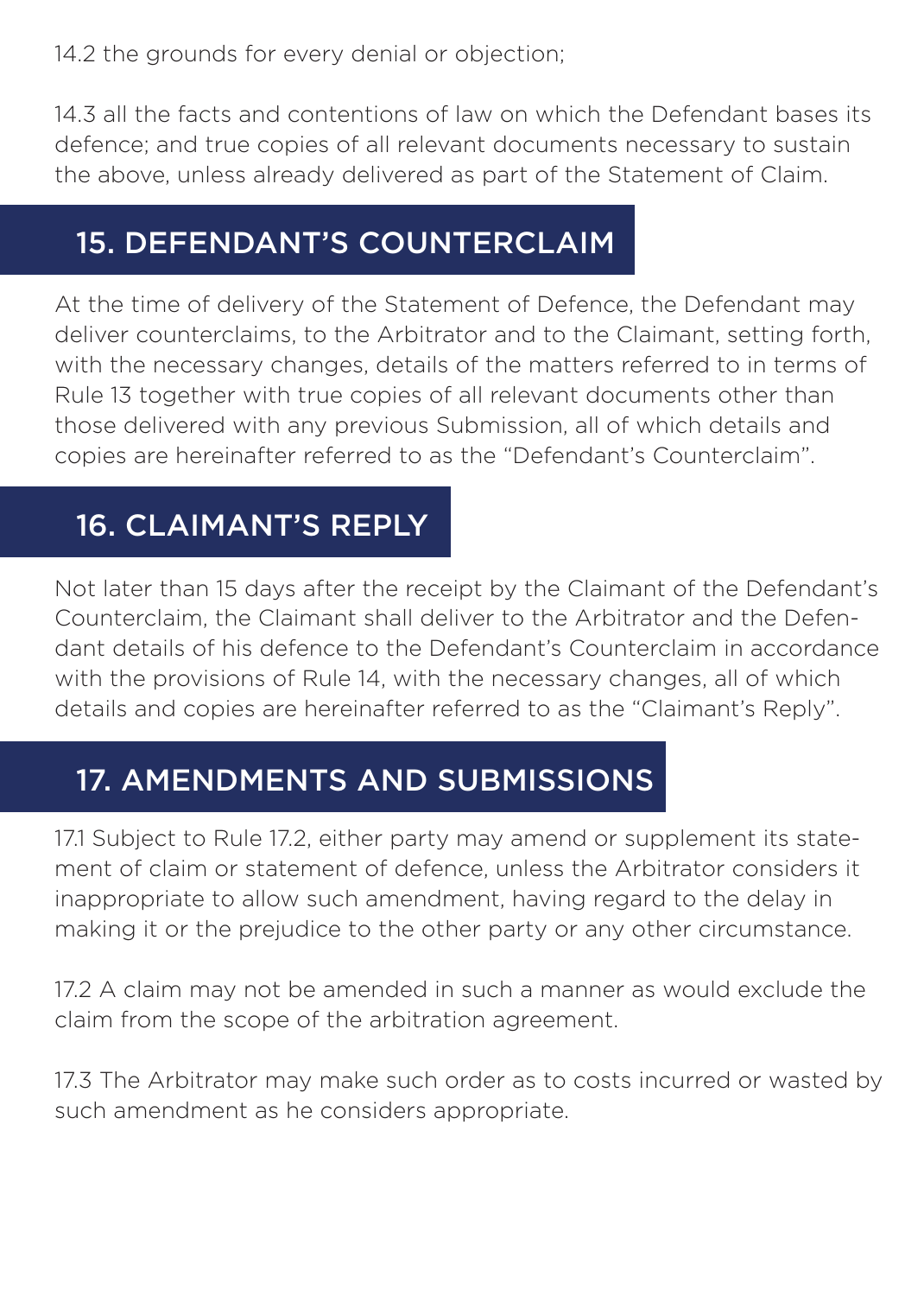### 18. SECOND PRELIMINARY MEETING

On receipt by the Arbitrator of the Submissions contemplated by Rules 12 to 16 he may, on the application of either party or at his own instance, convene a Second Preliminary Meeting with the parties for the purpose of considering:

18.1 whether the Submissions exchanged under Rules 12 to 16 duly comply with those Rules;

18.2 any application by either party for the Arbitrator's consent to the furnishing of further particulars to any Submission, or for the amendment of any Submission, or for the furnishing of any additional Submission;

18.3 the desirability of the separation of any issues for prior determination in terms of Rule 22;

18.4 any changes to the Rules which might be appropriate for the expeditious and costeffective resolution of the dispute;

18.5 the determination or the amendment of any of the time limits laid down in terms of Rule 3 or of any other Rule;

18.6 the discovery of any documents in terms of Rule 26;

18.7 the preparation and filing of witness statements in terms of Rule 27;

18.8 determining the manner and extent of recording evidence;

18.9 determining whether the Award shall be subject to an Appeal in terms of Rule 39;

18.10 if agreed, the adoption of provisions for an Appeal against the Award in terms of Rule 39;

18.11 a summary of the documents or chronology of significant events;

18.12 the preparation of a concise schedule tabulating the parties' oppos-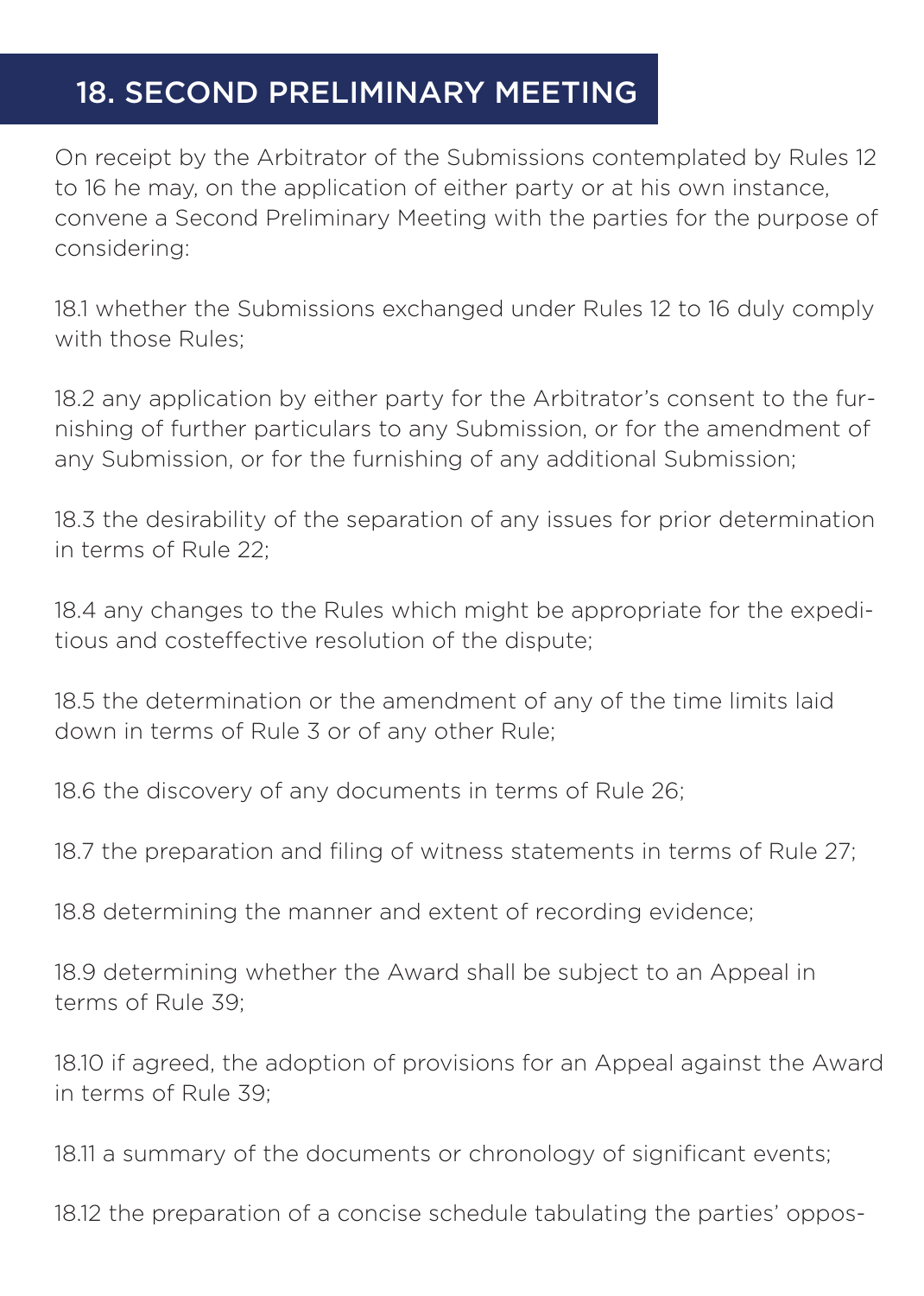18.13 any other matter which it is desirable to deal with that might facilitate the arbitration.

#### 19. ADDITIONAL PRELIMINARY MEETINGS

The Arbitrator may, at his own instance, or on the application of either party to the reference, convene additional Preliminary Meetings for any purpose which, in the opinion of the Arbitrator, will expedite the matter or render it more cost effective.

#### 20. PROPER LAW OF THE ARBITRATION

20.1 Unless the parties agree to the contrary, the seat of the arbitration shall be the Republic of Botswana.

20.2 The Arbitrator may hold hearings, meetings, receive argument and issue awards at any geographical place in his discretion whether within the borders of the Republic of Botswana or elsewhere.

20.3 Where hearings, meetings, argument or awards are held, received or made outside the borders of the Republic of Botswana, in the absence of agreement by the parties as to the proper law of the arbitration, the arbitration shall be deemed to be an arbitration conducted within the Republic of Botswana and any award as an award made within the Republic of Botswana.

# 21. SECURITY FOR COSTS

21.1 Subject to Rule 21.2 and unless the parties agree to the contrary, the Arbitrator may, on the application of the Defendant in convention or reconvention, order a Claimant in convention or reconvention to provide appropriate security for costs (including additional security) and may stay the arbitration proceedings pending compliance with such order.

21.2 In the event that the party ordered to provide the security fails to do so within the time stipulated by the Arbitrator without sufficient cause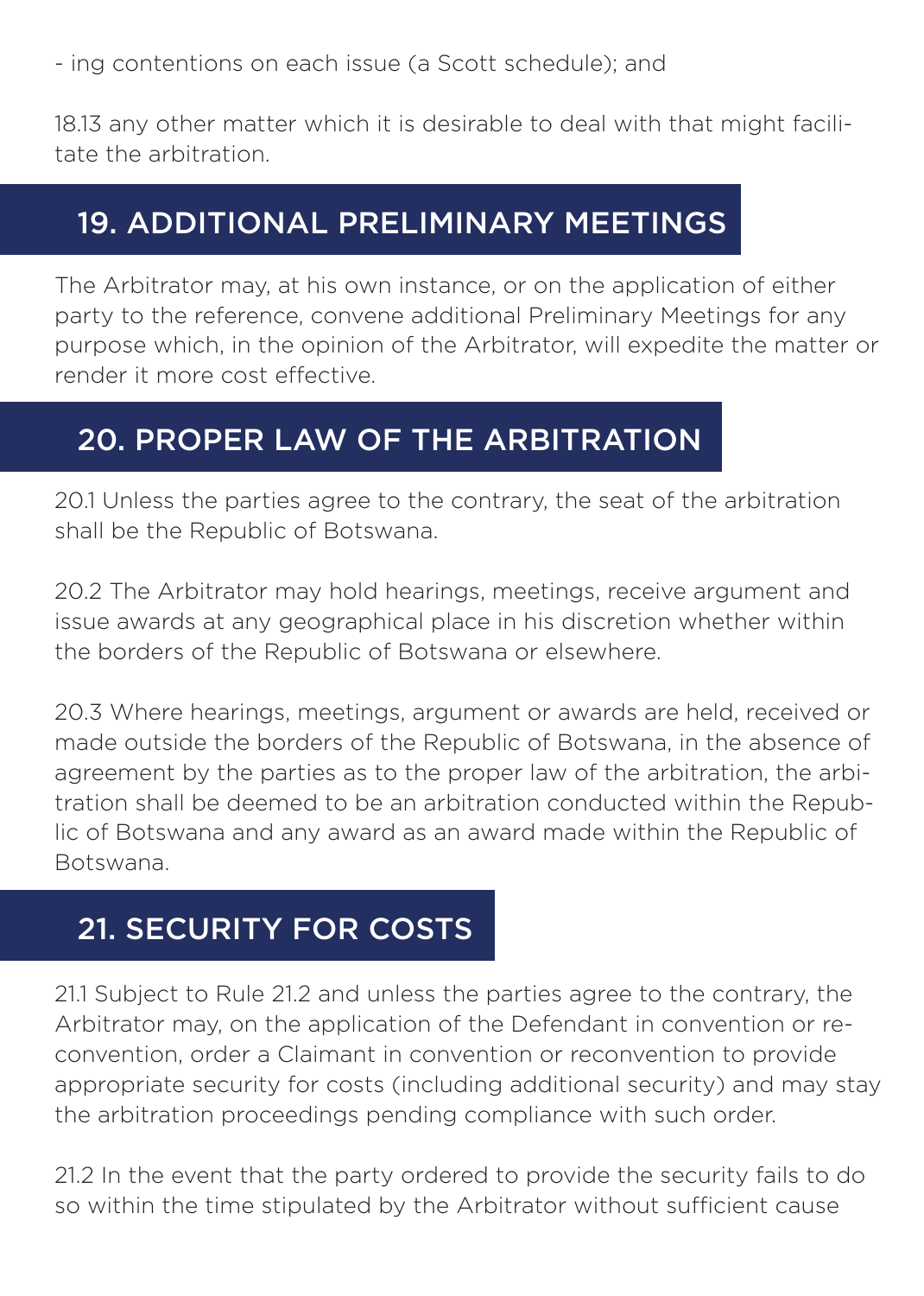the Arbitrator shall terminate the arbitration in relation to that party's claim and, if appropriate, direct that the arbitration proceed to determine the other party's claim.

### 22. PRIOR HEARING OF POINT OF LAW OR FACT

The Arbitrator shall, if both parties so agree, or may, on the application of either party or at his own discretion, determine any particular issue of law or fact either separately or before other issues are determined.

22.1 The hearing of the said specified issue shall proceed and be conducted subject to conditions agreed by the parties or prescribed by the Arbitrator; and

22.2 The onus will be on the party seeking to oppose the separation of the issue of law and/or fact to establish that such separation will not contribute to the expeditious determination of the dispute and/or that the questions cannot conveniently be decided separately;

22.3 The Arbitrator shall not exercise his powers under sub-rule 22.1 without affording the parties an opportunity to make representations to him thereon.

### 23. AWARD WITHOUT ORAL HEARING

Where the parties so agree and notify the Arbitrator in writing, the Arbitrator may make his Award without an oral hearing after consideration of the Submissions and any documents tendered by the parties and his observations made in any inspection in loco.

### 24. DEFAULT

24.1 In the event of the Claimant not submitting its statement of claim within the time stipulated by the Arbitrator without showing good cause, the Arbitrator may issue a directive terminating the proceedings.

24.2 In the event of the Defendant not submitting its statement of defence within the time stipulated by the Arbitrator without showing good cause, the Arbitrator may issue a directive that the proceedings continue.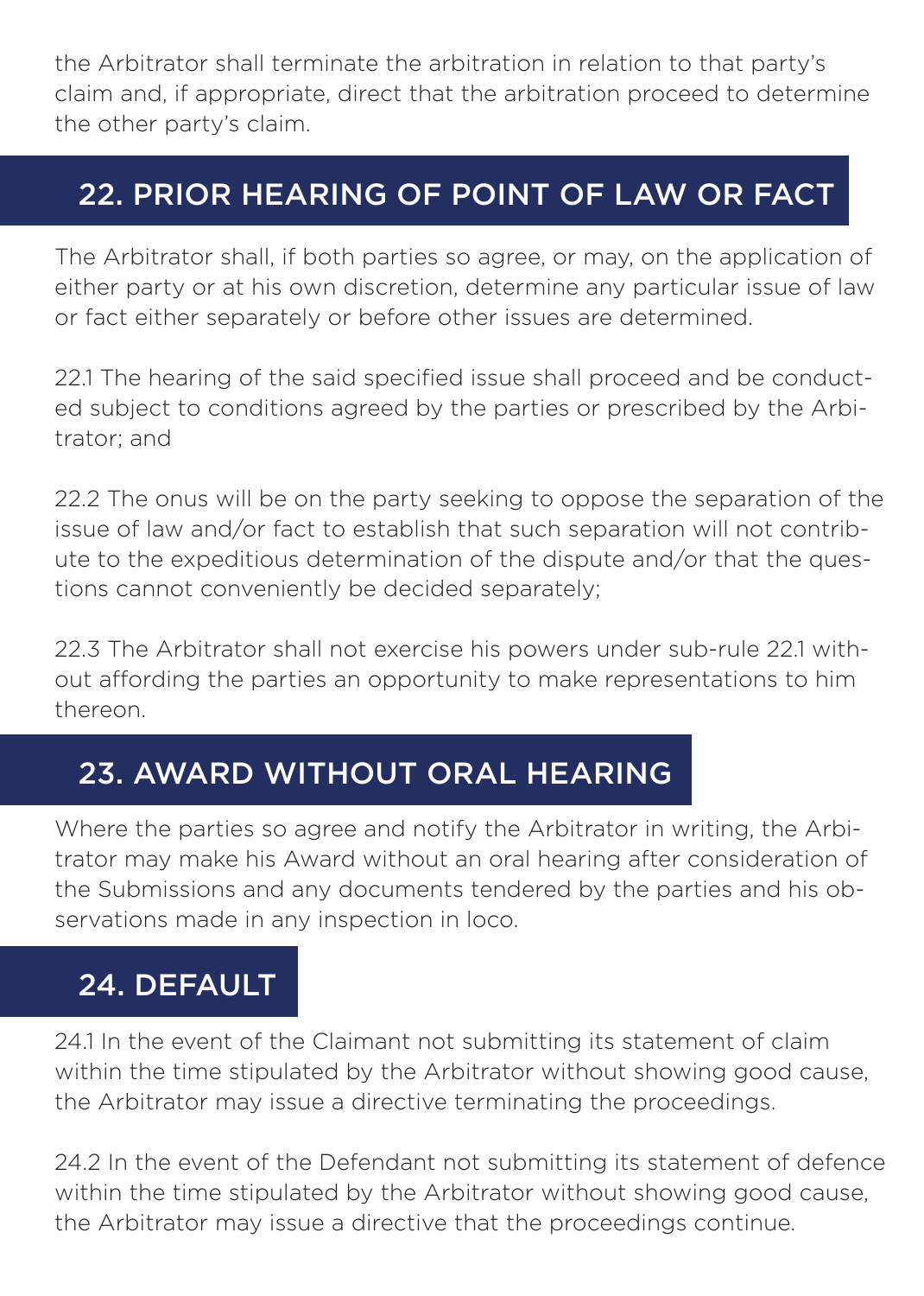24.3 In the event that any party, without showing sufficient cause, fails to appear at a hearing or to produce documentary evidence, having received due notice to that effect, the Arbitrator may continue the proceedings and make the award on the evidence before him.

In the event that one party (the "defaulting party") fails, neglects or refuses to comply with these Rules or to take part or further part in the arbitration, the Arbitrator may, after giving written notice to the defaulting party to remedy its default within a specified time which shall be reasonable in the circumstances, and the defaulting party fails to so remedy its default, proceed with the arbitration and make an Award.

### 25. POWER TO STRIKE OUT OR DEBAR

The Arbitrator shall have the power, on application by one party and after hearing argument from both parties, to strike out the other party's claim or a part thereof or to debar the other party from adducing expert evidence or evidence of any particular witness of fact where, in the opinion of the Arbitrator, there has been a serious failure by such other party to comply with some aspect of these Rules or some relevant direction of the Arbitrator, where such failure will, in the opinion of the Arbitrator, materially prejudice the applicant.

#### 26. DOCUMENTS

26.1 The Arbitrator may, on the application of either party or at his own instance, direct that one or both parties discover to the other documents and other material, including but not limited to, tape, video and magnetic disc recordings, relating to any matter in question in the arbitration which is in the possession or under the control of such party and, in such event, shall direct the procedure for such discovery.

26.2 Any documents delivered with the Submissions contemplated by Rules 12 to 16 shall be admitted in evidence without the necessity for their identification or verification by any witness but either party shall be entitled to lead evidence on the origin, accuracy, meaning or relevance of the documents.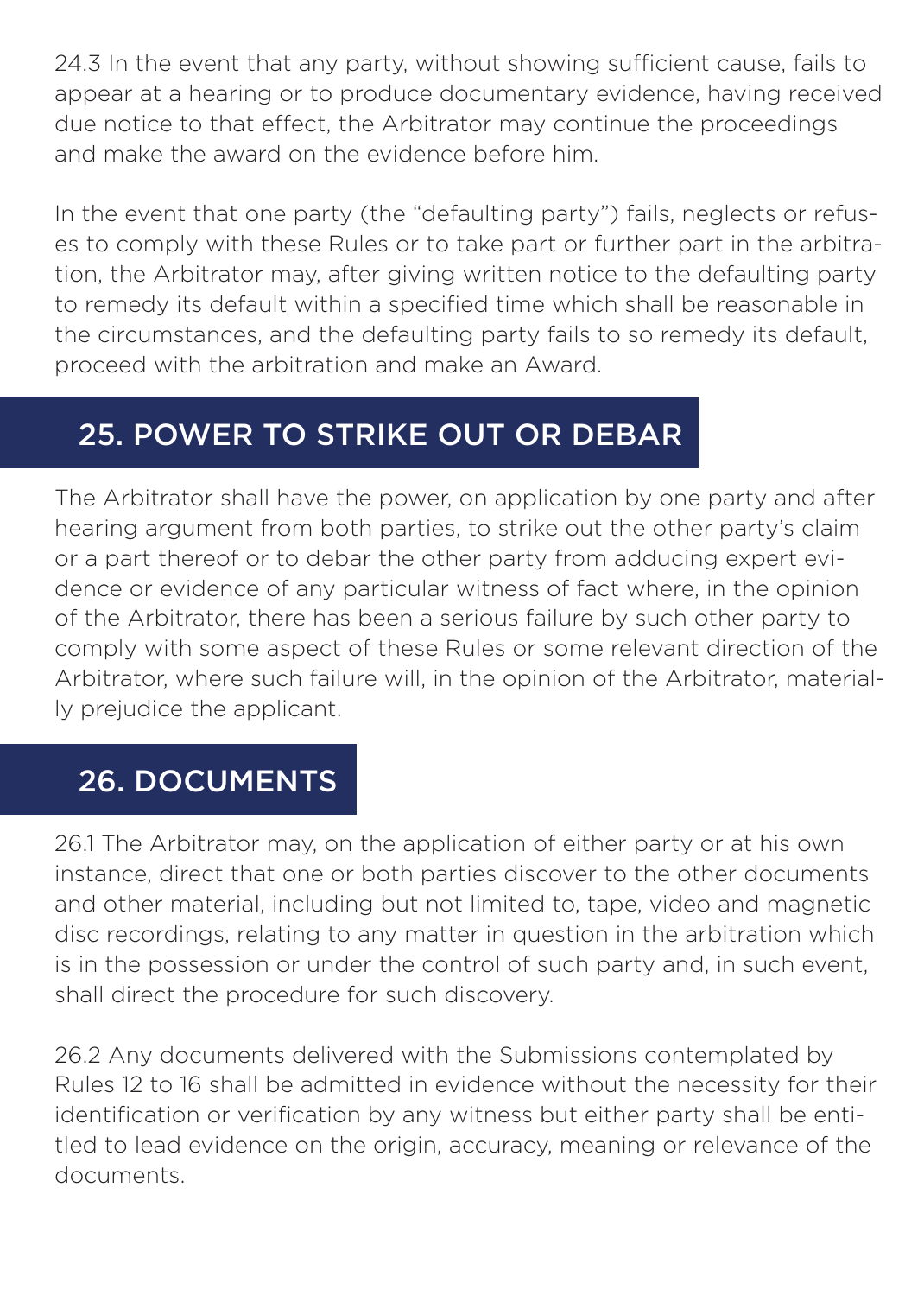26.3 No person shall, save with the leave of the Arbitrator or the consent of all the parties, be entitled to tender in evidence any documents or models unless he shall, not less than 15 days before the hearing, have delivered a notice to the Arbitrator and the other party stating his intention to do so, offering inspection thereof and requiring the party receiving notice to admit same within 10 days after receipt of the notice.

26.4 If the party receiving said notice fails within the said period to admit same, the said documents or models shall be received in evidence upon their mere production and without further proof thereof.

26.5 If such party states that he does not admit them, the said documents or models may be proved at the hearing and the party receiving the notice may be ordered to pay the costs of their proof.

# 27. EVIDENCE

27.1 The Arbitrator shall commence the arbitration and proceed without unnecessary delay to establish the facts by such fair means as may be appropriate.

27.2 Before any hearing the parties shall deliver the information specified in sub rules

27.2.1 and 27.2.2. Thereafter the Arbitrator may require, either at his own instance or on the application of either party, that the parties to the reference deliver written notice in terms of sub-rule 27.2.3:

27.2.1 the identity of the witnesses that each party wishes to call;

27.2.2 the subject matter of the witness' testimony;

27.2.3 a summary of the content of such witness' testimony, alternatively, full written statements.

27.3 Neither party shall be entitled to lead the evidence of any witness without complying with Rules 27.2.1 and 27.2.2 or where the Arbitrator has given a directive under Rule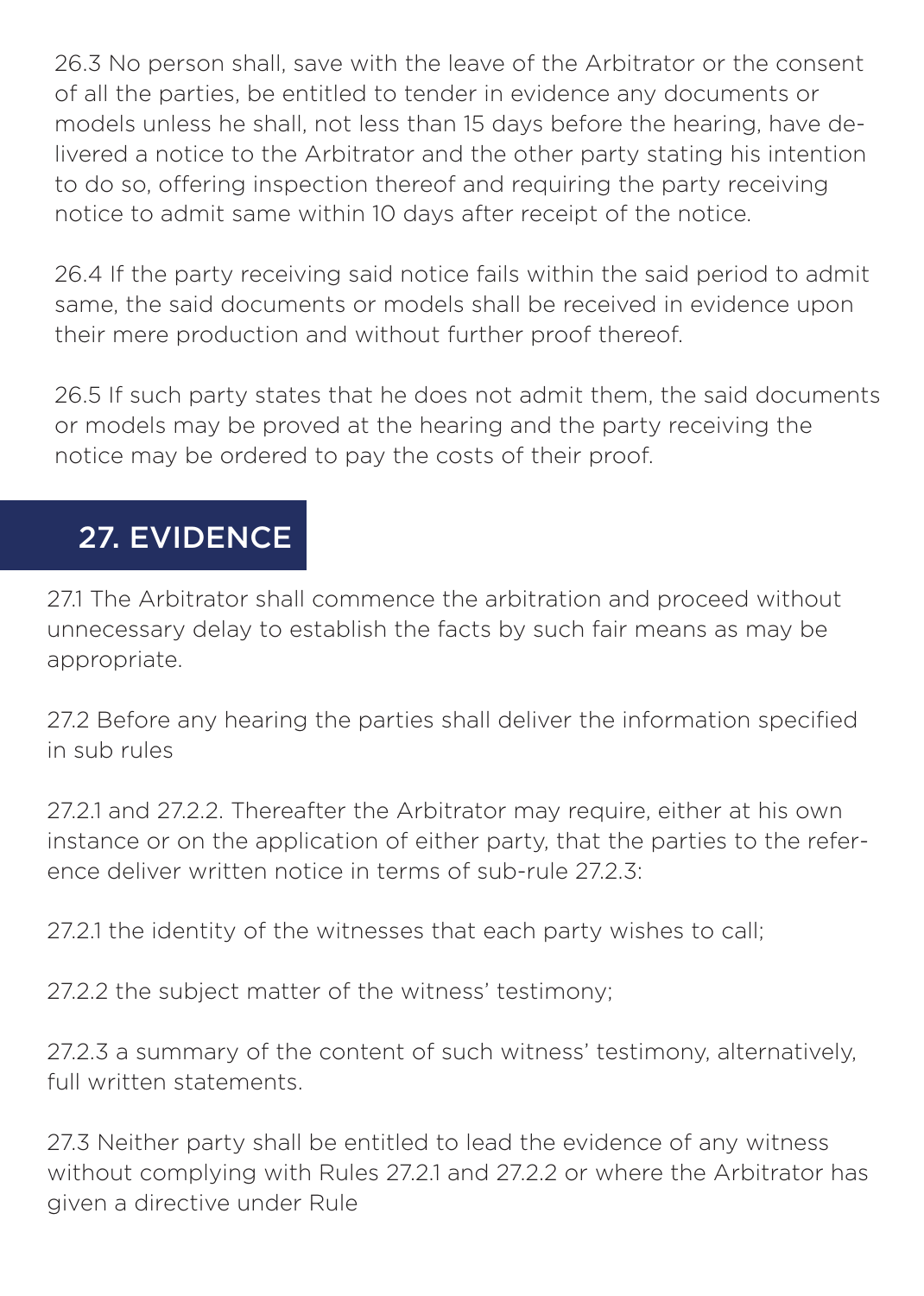27.2.3 without complying therewith, save with the leave of the Arbitrator.

27.4 Where, by virtue of the refusal of a witness to give a statement, a party is unable to comply with any directive given in terms of Rule 27.2.3, such party shall:

27.4.1 comply with the directive insofar as he is able;

27.4.2 give notice of the reason for his inability to comply therewith.

27.5 In the event of the Arbitrator giving a directive in terms of Rule 27.2.3 he shall determine whether the summaries or statements by the parties are to be given simultaneously or, if not, he shall fix the time within which each of the parties shall deliver the statements or summaries.

27.6 The fact that a party has given notice as required by Rules 27.2.1 and 27.2.2 or

delivered a summary or statement pursuant to Rule 27.2.3 shall not compel such party to call the witness to give evidence.

27.7 A summary or statement pursuant to a directive in terms of Rule 27.2.3, unless the parties agree to the contrary, shall not constitute evidence in the arbitration unless the witness is called to give evidence at the hearing.

#### 28. EVIDENCE OF EXPERT WITNESSES

No party shall, except with the leave of the Arbitrator or the consent of all the parties, be entitled to call as a witness any person to give evidence as an expert upon any matter upon which the evidence of expert witnesses may be received unless he shall, not later than a date specified by the Arbitrator, have submitted to the Arbitrator and the other party notice of his intention so to do, in which event the following conditions shall apply:

28.1 Such notice shall specify the name and qualifications of each expert witness and shall briefly state the nature of the evidence which each will give.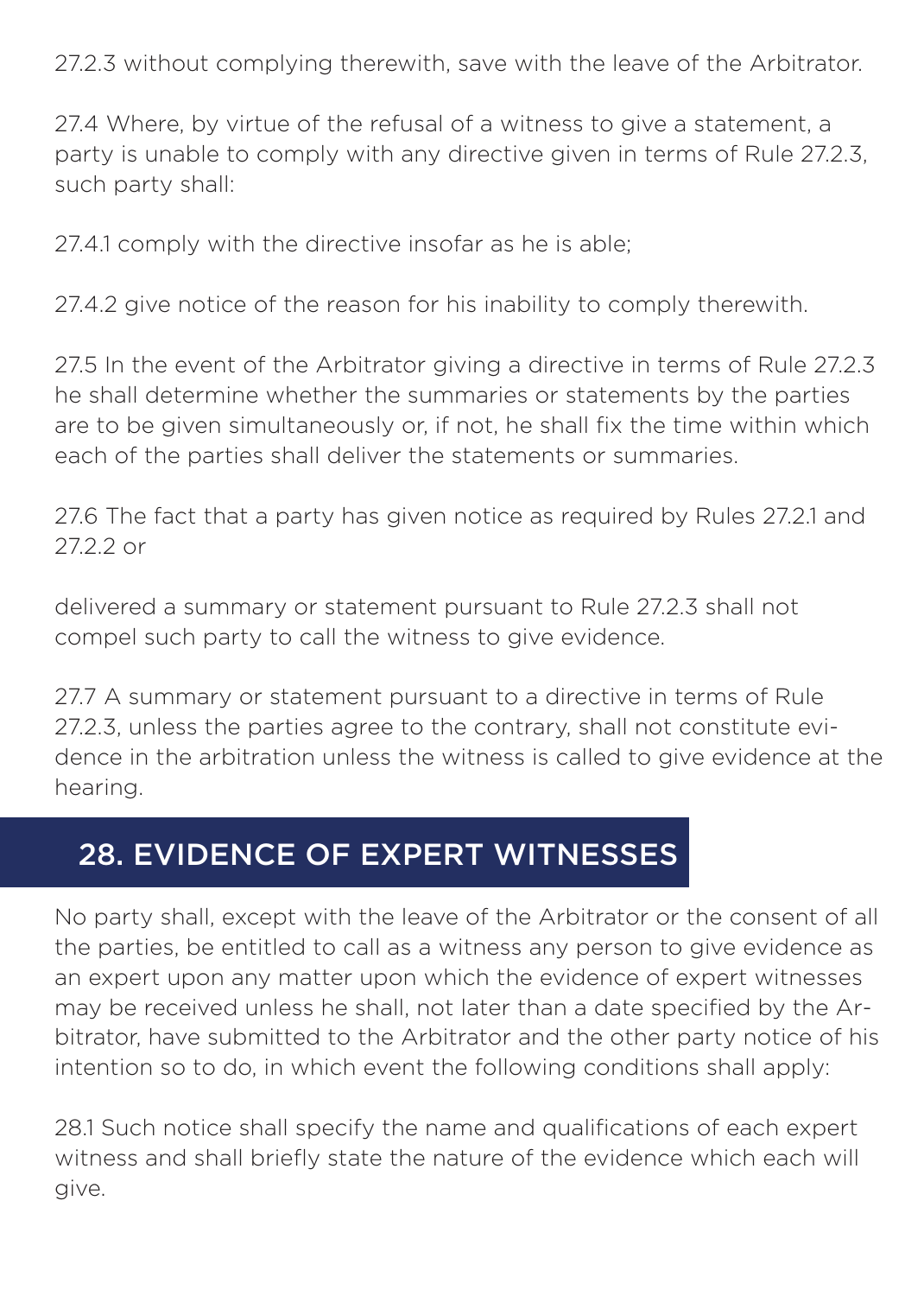28.2 Not less than 20 days prior to the commencement date of the hearing, alternatively within a time limit prescribed in terms of Rule 3, alternatively as may be otherwise agreed between the parties each party shall submit to the Arbitrator and the other party an Expert Witness Statement in respect of each expert witness that it intends to call, in which the evidence and the opinions of such expert witness and the reasons for such opinions are set out in detail.

28.3 Thereafter experts of like discipline who have been engaged by each party shall hold "without prejudice" meetings, without the respective parties' representatives being present, with a view to:

28.3.1 comparing their respective opinions and endeavouring to reconcile differing points of view with the purpose of narrowing the issues between them; and

28.3.2 preparing a minute of such meetings wherein they set out the facts and opinions on which they agree, and those upon which they do not agree.

28.4 The minutes of the meetings in terms of Rule 28.3 shall be with prejudice, and copies thereof shall be submitted to the Arbitrator and to each party not less than 5 days prior to the commencement of the hearing.

28.5 The Arbitrator shall have the power to appoint one or more chairpersons to preside over the meetings contemplated by Rule 28.3 and the cost thereof shall be costs in the cause, and the Arbitrator shall give such directions regarding payments of these fees as he deems fit.

28.6 In the event of the Arbitrator expressing dissatisfaction with the minutes of the meeting of experts or in the absence of such meeting taking place, the Arbitrator shall be entitled to give any directive in respect to the manner in which the expert evidence is to be adduced and the order in which such evidence is to be called.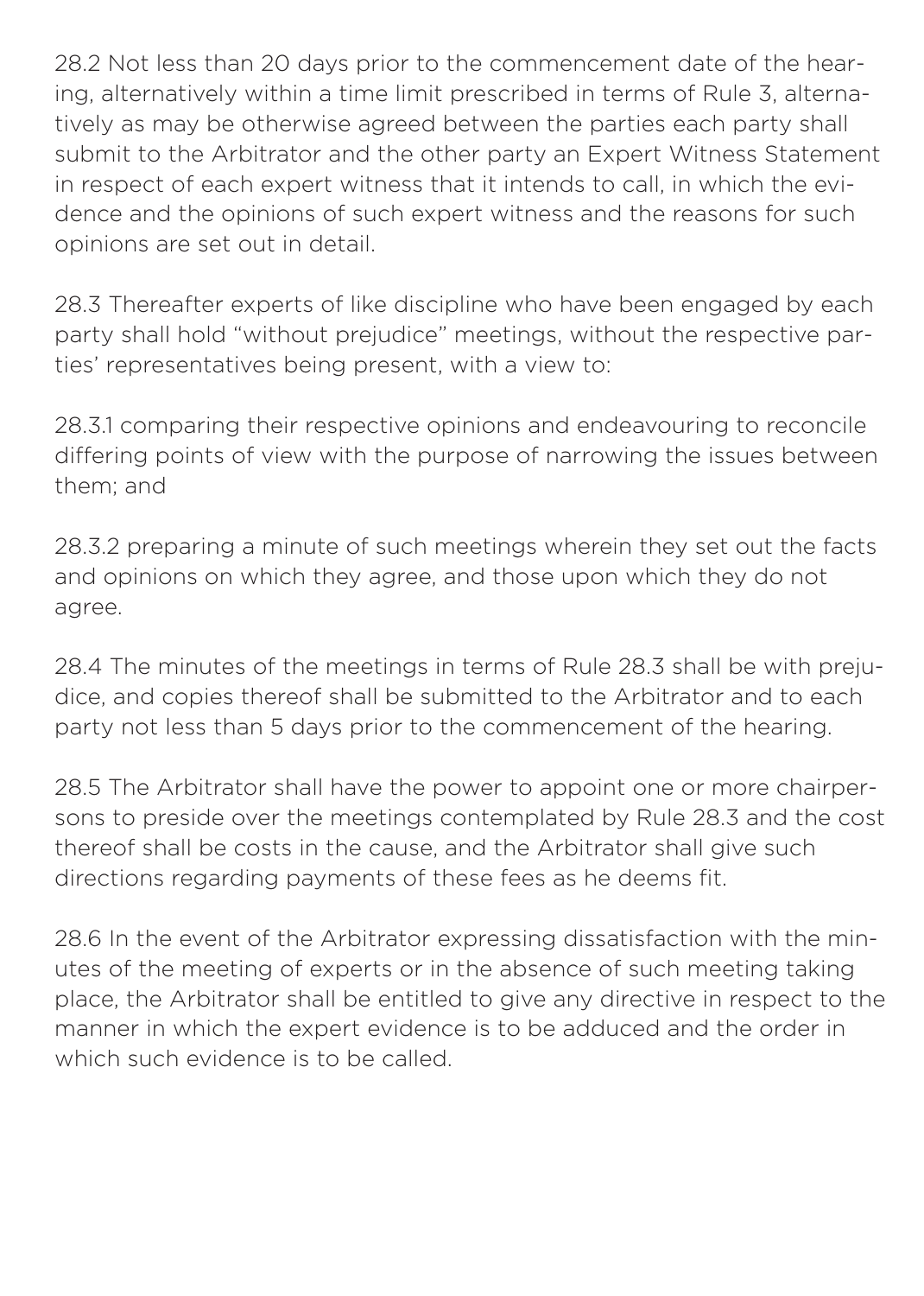# 29. EXPERT ASSESSORS

The Arbitrator shall have the power to appoint one or more expert assessors to investigate, consider and report on any matter or matters specified by the Arbitrator, to which provision the following conditions shall apply:

29.1 the Arbitrator shall submit to each party a written notice of his intention to appoint an expert assessor wherein is furnished the proposed name of the Assessor and a copy of the instructions proposed to be given to such Assessor;

29.2 the Arbitrator shall thereafter consult with the parties in regard to:

29.2.1 the decision to appoint an Assessor/s;

29.2.2 the person/s proposed;

29.2.3 the instructions to be given;

29.3 the written report of such Assessor shall be submitted to each party at the same time that it is submitted to the Arbitrator;

29.4 unless otherwise agreed by the parties, if a party so requests or if the Arbitrator considers it necessary, the Assessor shall, after delivery of his written report, participate in a hearing where the parties have the opportunity to put questions to him and to present expert witnesses in order to testify on the points at issue; and

29.5 the qualifying fees of such Assessor shall be costs in the cause, and the Arbitrator may make such directions regarding the payment of such fees as he deems fit;

29.6 the Assessor shall not act as an Arbitrator and will not participate in the decision of the Arbitrator.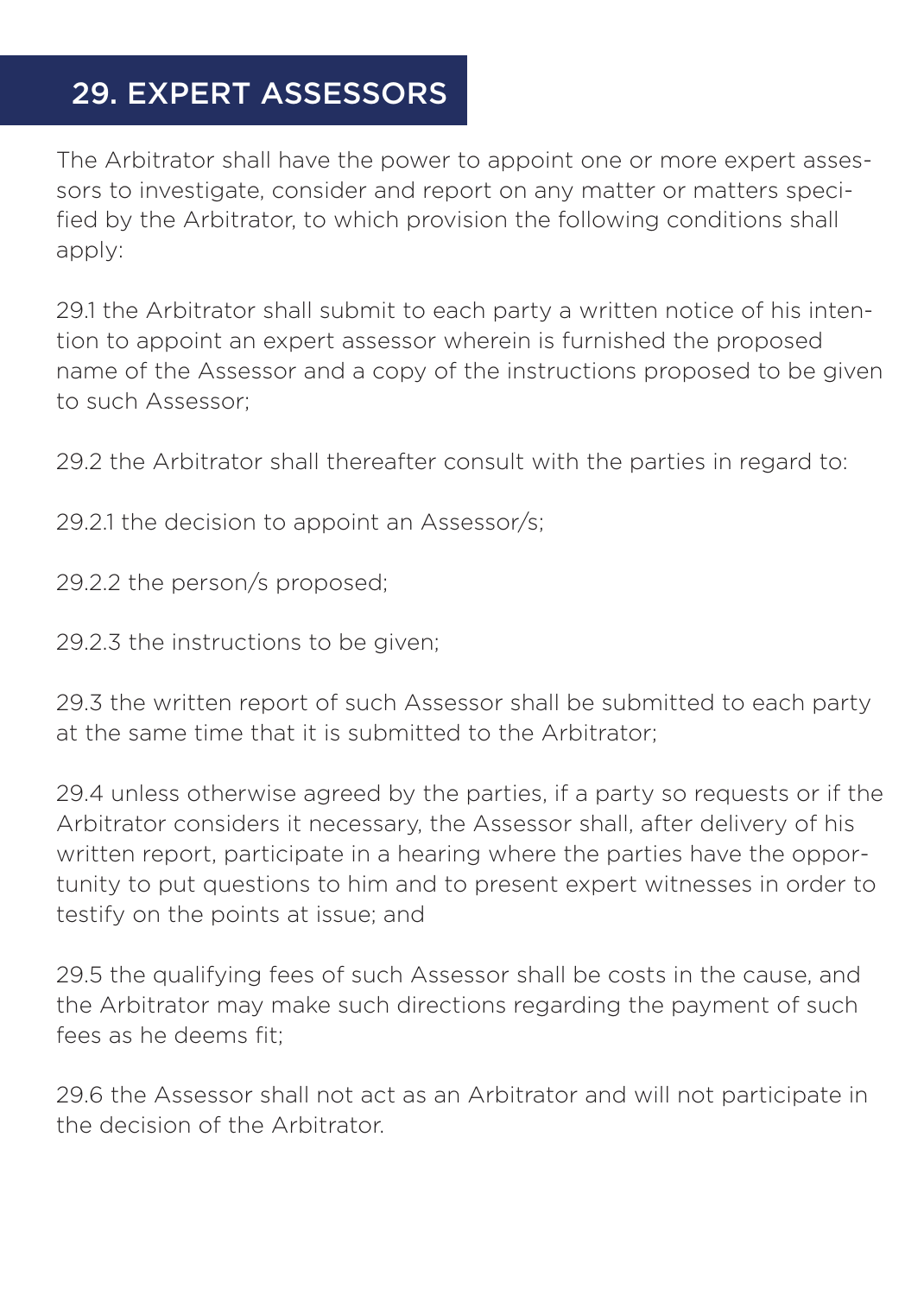# 30. PRE-HEARING CONFERENCE

30.1 Prior to the commencement of the hearing the parties may arrange a pre-hearing conference with the objective of reaching agreement on possible ways of curtailing the duration of the hearing and in particular on all or any of the following matters:

30.1.1 the possibility of obtaining admissions of facts;

30.1.2 the holding of any inspection or examination;

30.1.3 the making of any discovery of documents;

30.1.4 the giving of any further particulars reasonably required for the purposes of the hearing;

30.1.5 the production of plans, diagrams, photographs, models and the like to be used at the hearing;

30.1.6 the consolidation of hearings;

30.1.7 the quantum of damages; and

30.1.8 the preparation and handing in at the hearing of copies of correspondence and other documents in the form of a paginated and indexed bundle with copies for the Arbitrator and both parties.

30.2 At the conclusion of such conference the parties shall draw up and sign a minute of the matters on which they have agreed and this shall be handed to the Arbitrator at the commencement of the hearing.

# 31. INSPECTIONS IN LOCO

31.1 The Arbitrator shall, if both parties so agree, or may, if he so decides on the application of either party or at his own instance, at any time make an inspection in loco of any site, building, structure or premises which relate to any matter in dispute in which event the following conditions shall apply: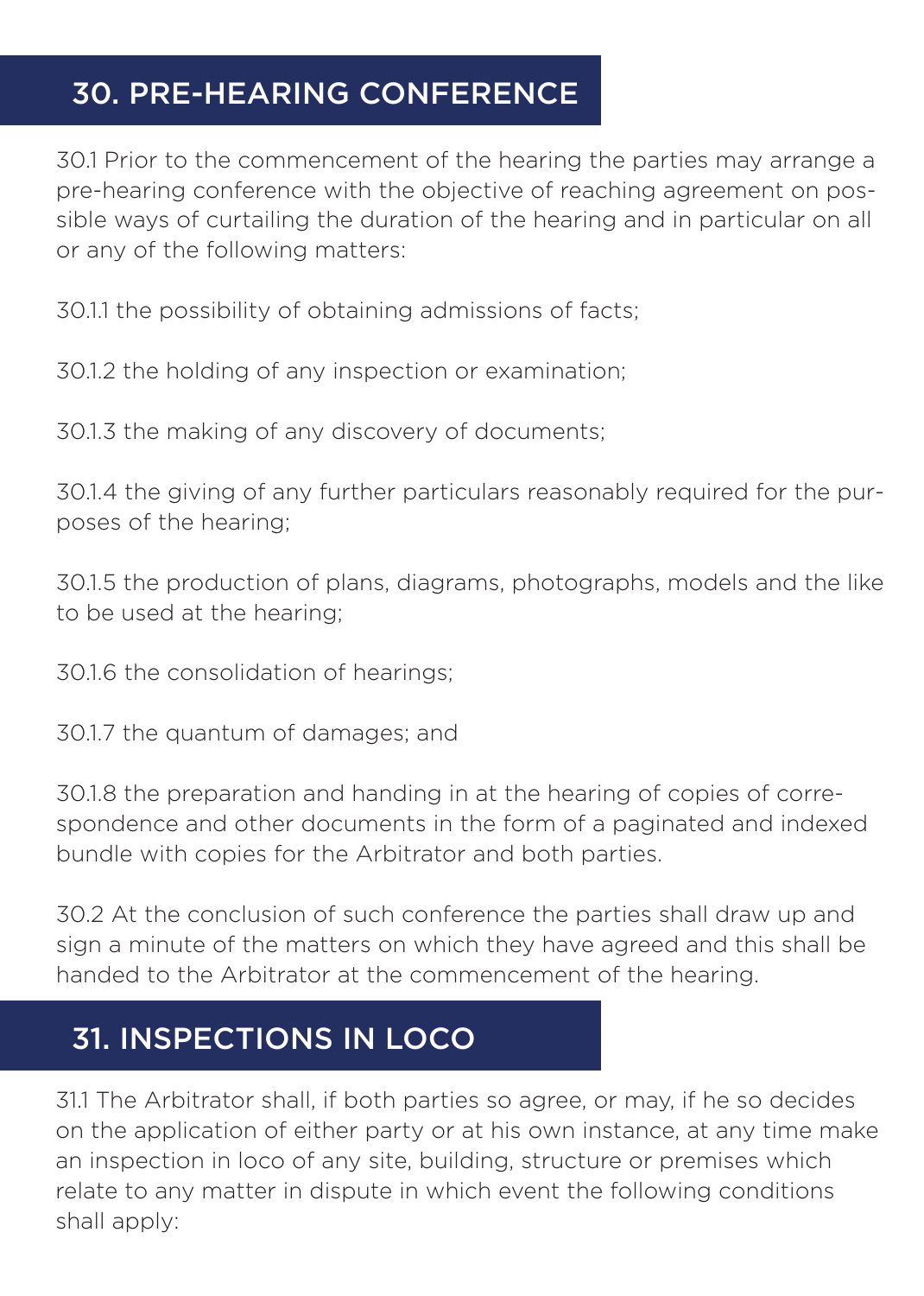# 30. PRE-HEARING CONFERENCE

31.1.1 unless otherwise agreed by the parties, the Arbitrator shall give both parties not less than ten days' written notice of the date and time when he intends to make such inspection.

31.1.2 the parties, together with their representatives and any relevant witnesses that they intend to call, may be present at such inspection and may point out to the Arbitrator such features or aspects of the site, building, structure or premises that they wish the Arbitrator to observe.

31.1.3 save with the express permission of the Arbitrator, no evidence shall be led and no argument shall be advanced during such inspection.

31.1.4 the Arbitrator shall record his observations in such manner as may be agreed by the parties, or in the absence of such agreement, in such manner as he may decide and such record of his observations shall form part of the record of the proceedings of the arbitration.

31.2 The absence of any party from an inspection arranged by the Arbitrator in terms of this Rule shall not preclude the arbitrator from proceeding with such inspection.

### 32. PAYMENT OF ADMITTED AMOUNT

The Defendant, in respect of the claim, or the Claimant, in respect of the counterclaim, shall be entitled, at any time before the delivery of the Arbitrator's Award, to pay to the other party an amount of money which he admits to be owing by him, to which provision the following conditions shall apply:

32.1 the payment shall be by cash, currently dated cheque or electronic deposit into the other party's bank account and, if by cheque, shall be effective when the cheque is paid on due presentation;

32.2 the payment shall be accompanied by a written notice specifying: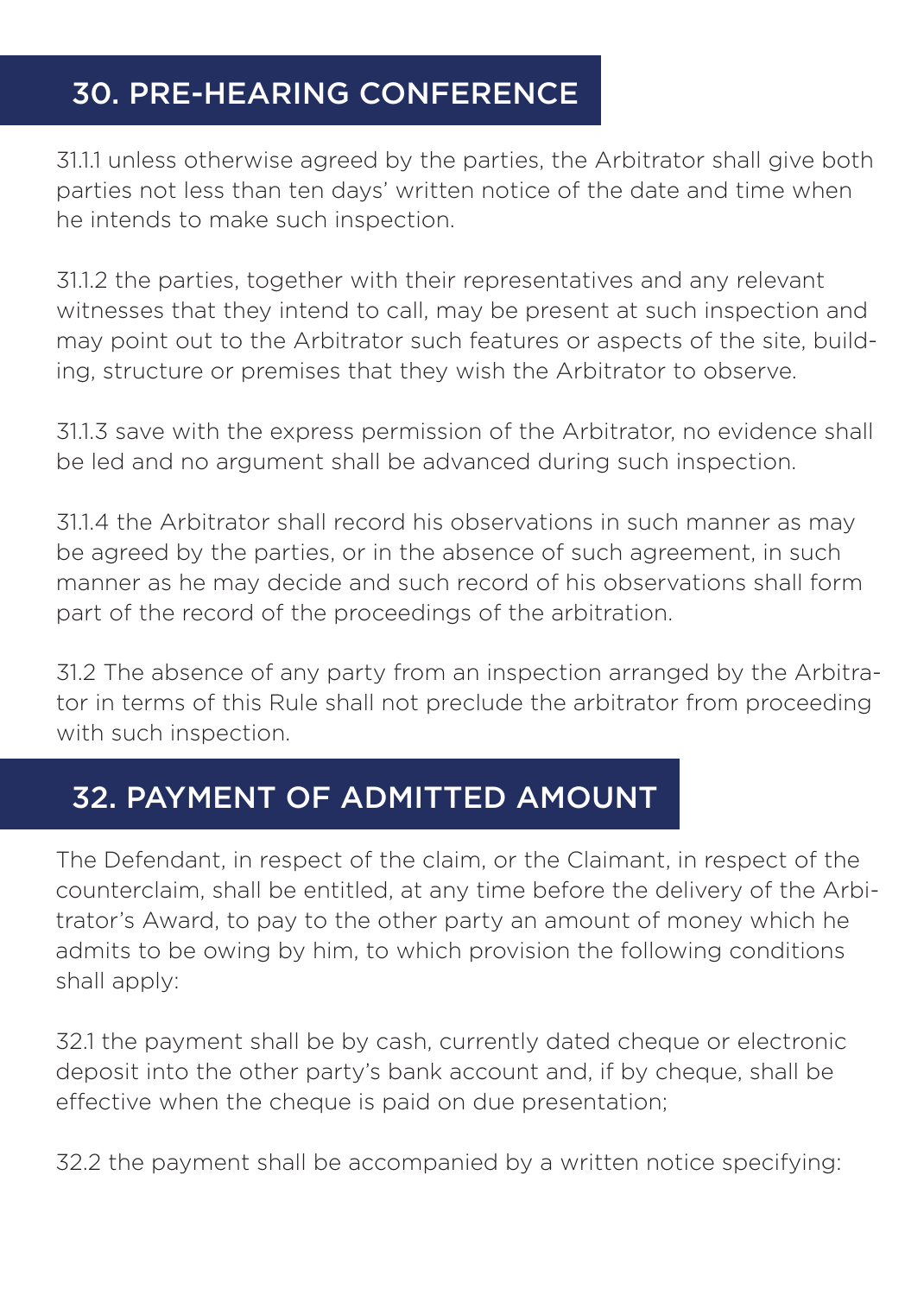32.2.1 the claim or counterclaim, or part thereof, against which the payment is made; and

32.2.2 any tender which the party makes in respect of costs; and

32.3 a copy of the said notice shall be forthwith delivered to the Arbitrator who shall take the payment and any tender of costs into account in making his Award.

#### 33. OFFER OF SETTLEMENT

33.1 The Defendant, in respect of the claim, or the Claimant, in respect of the counterclaim, shall be entitled, at any time before the delivery of the Arbitrator's Award, to tender payment of a specific amount of money without admission of liability, and as an offer of settlement, to which provision the following conditions shall apply:

33.1.1 the tender shall be in the form of a written notice to the other party specifying:

33.1.1.1 the claim or counterclaim, or part thereof, in respect of which the tender is being made; and

33.1.1.2 any tender which the party makes in respect of costs;

33.2 the recipient of the tender shall be entitled, by written notice delivered within 10 days after his receipt of the notice of tender, to accept the tender failing which notice he shall be deemed to have rejected the tender.

33.3 on receipt of a notice in terms of paragraph 33.2 the tenderer shall:

33.3.1 within 3 days pay the amount tendered to the other party and failing such payment the recipient of the tender shall be entitled to apply for an Award or an Interim Award ordering the payment to be made; and

33.3.2 after such payment, deliver to the Arbitrator copies of the notices referred to in paragraphs 33.1.1 and 33.2 together with a written statement that the payment referred to has been made;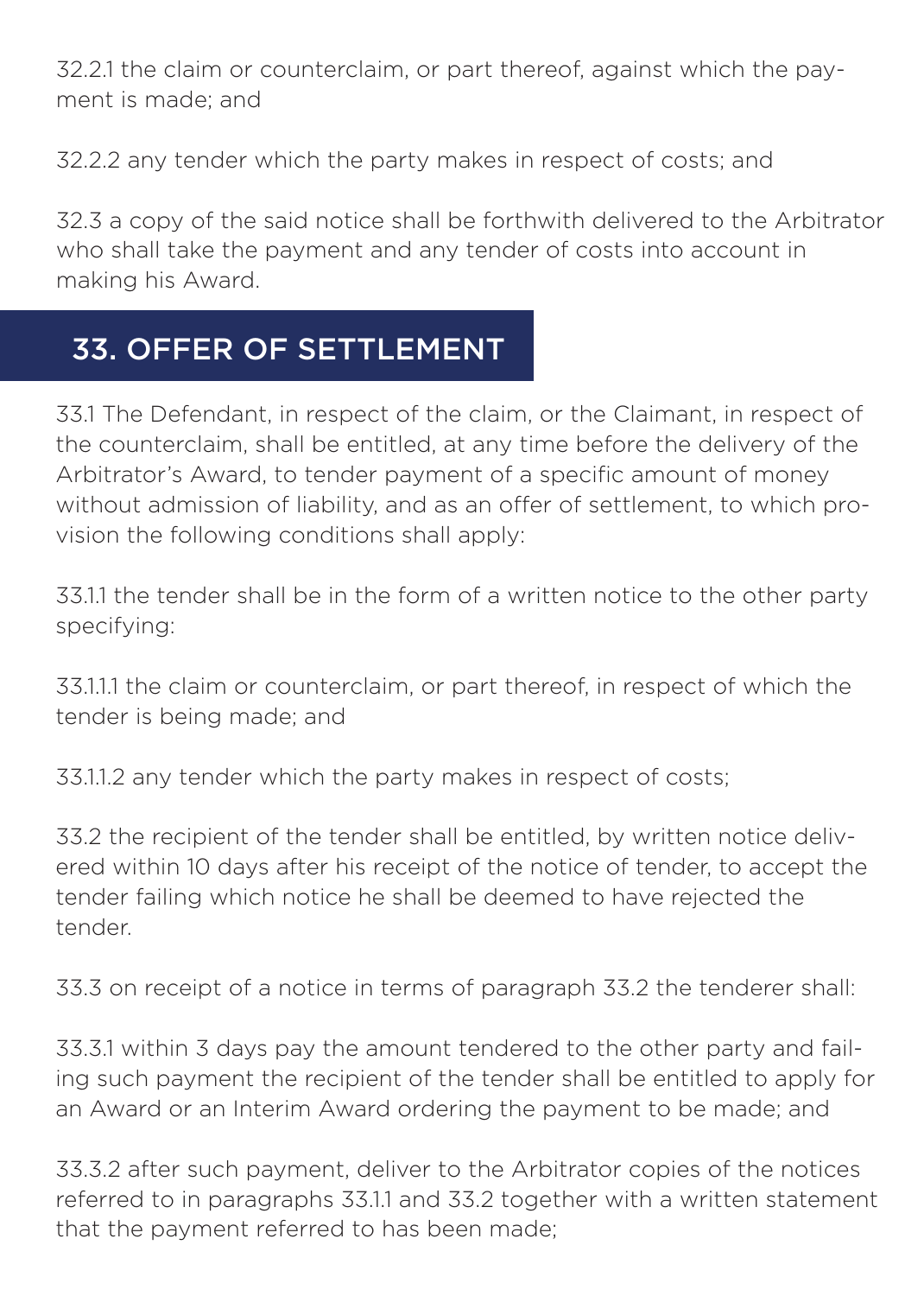33.4 subject to receipt of the notices and statement referred to in paragraphs 33.1.1 and

33.2, the Arbitrator shall take the facts therein recorded into account in making his Award; and

33.5 if the tender of settlement is not accepted the fact of the tender and its nonacceptance shall not be made known to the Arbitrator until he has made his Award on all the issues in the arbitration other than costs, whereupon the said facts shall be made known to him, and shall be taken into account by him in his award of costs, provided that if the Arbitrator shall have made an award of costs before becoming aware of the tender and its non-acceptance the tenderer shall be entitled to have the award reopened and reconsidered in respect of the costs.

# 34. ARBITRATOR'S EXPERT KNOWLEDGE - WEIGHT OF EVIDENCE

Unless the parties agree to the contrary, the Arbitrator may, subject to the provisions of these Rules and subject to the rules of natural justice:

34.1 rely on his own expert knowledge and experience provided he discloses same to the parties;

34.2 have regard to all the evidence and attribute such weight to the evidence as he shall deem appropriate, whether or not that evidence is given under oath, and whether or not that evidence would be admissible in civil proceedings in a Court.

#### 35. DELIVERY OF AWARD

35.1 The Award shall be in writing and shall be published by delivery of a copy thereof to the respective parties.

35.2 The Arbitrator shall provide the reasons for his Award simultaneously with publication unless the parties otherwise agree or the Award is made in terms of Rule 36.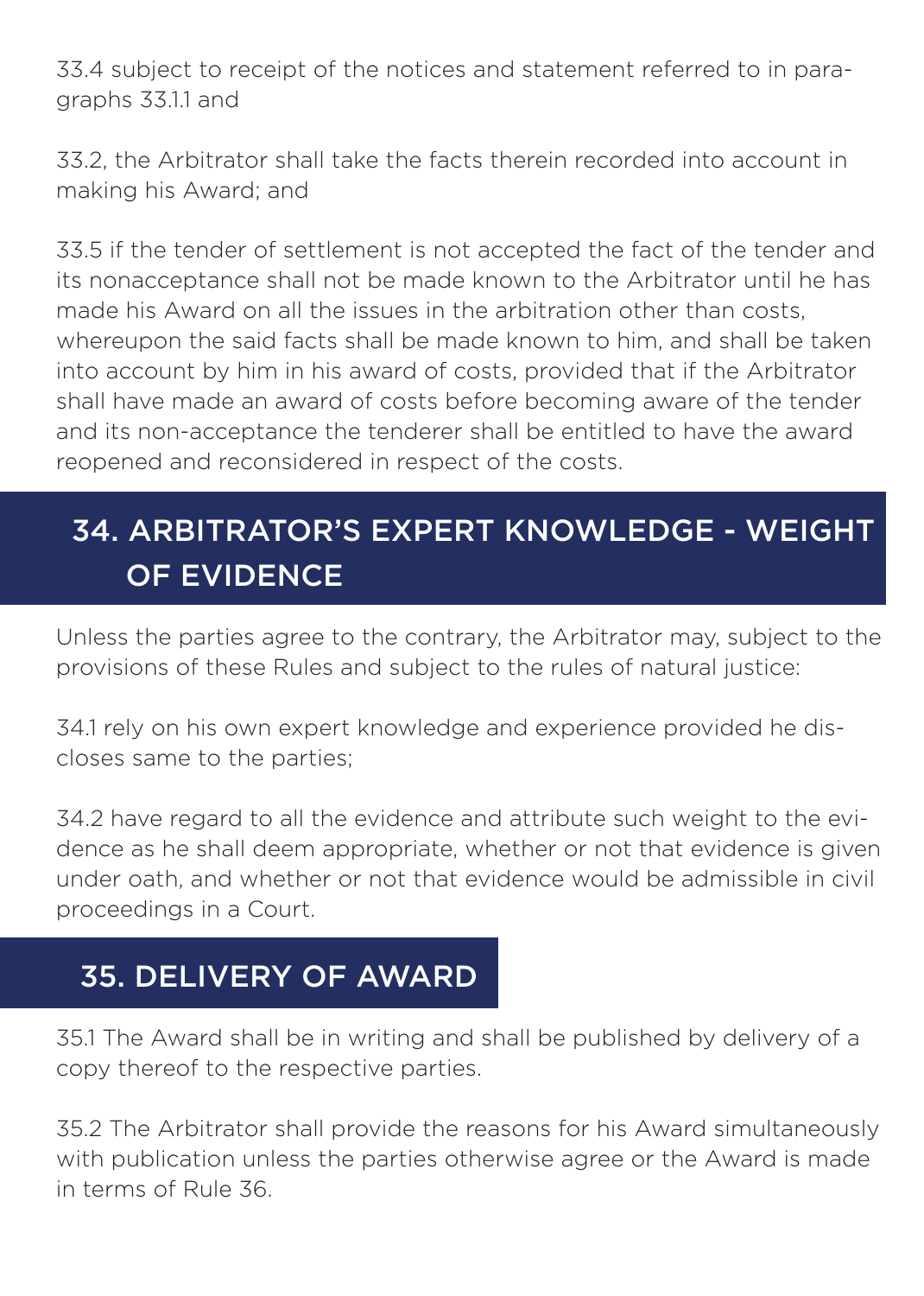35.3 The award shall be deemed to have been published to the parties on the date on which it was so delivered.

35.4 Unless the parties otherwise agree, the Arbitrator shall deliver his award as soon as practicable but in any event within 90 days after the conclusion of the hearing, or the submission of the last document to the Arbitrator in the event that there is no hearing, provided that the parties, at the request of the Arbitrator, can extend this period in writing signed by them.

#### 36. CONSENT AWARD

If, during the arbitration proceedings the parties settle the dispute or any part thereof, the Arbitrator may, if requested by the parties, record the settlement in the form of an Award on agreed terms.

### 37. CORRECTIONS TO THE AWARD

37.1 Unless otherwise agreed by the parties, the Arbitrator shall be entitled, whether on the application of a party or on his own initiative:

37.1.1 correct in any Award any clerical mistake or any error arising from any accidental slip or omission; or

37.1.2 clarify an ambiguity or uncertainty in the Award; or

37.1.3 make an additional Award with respect to claims presented in the

proceedings but omitted from the Award.

37.2 If the Arbitrator acts on his own initiative under sub-rule 37.1, he shall do so within 15 days of the Award being delivered.

37.3 An application made by either party under sub-rule 37.1 shall be made within 15 days of the delivery of the Award, failing which neither party shall be entitled to seek such correction or clarification.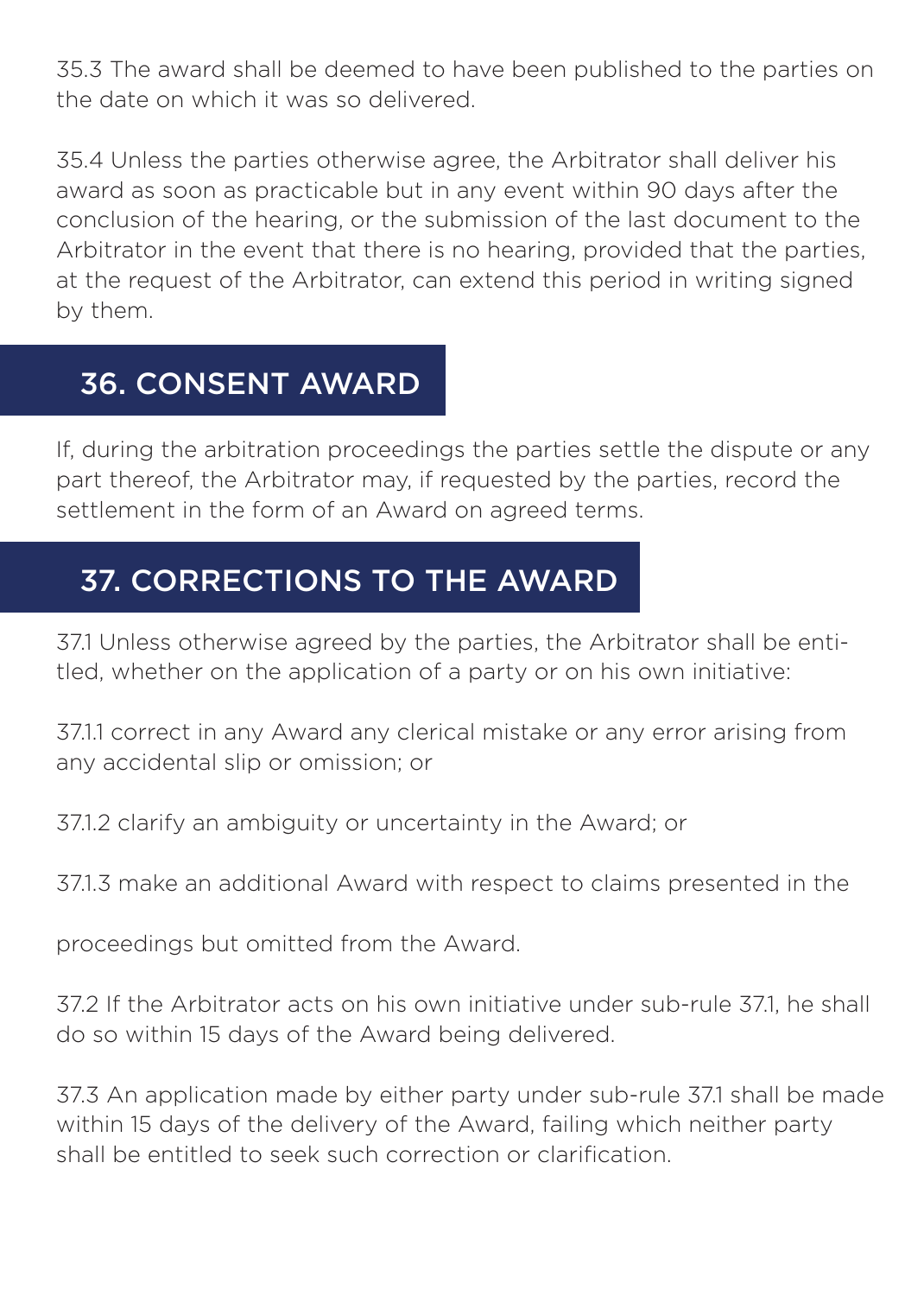37.4 A correction, clarification or additional award under sub-rule 37.1 shall, unless the parties otherwise agree, be made within 30 days of the delivery of the Award.

37.5 Before exercising his powers under sub-rule 37.1, the Arbitrator shall first give the parties an opportunity to make representations, which representations must be made within 5 days of being called upon to so do by the Arbitrator.

37.6 If it appears to the Arbitrator that further submissions are required to enable him to make a decision pursuant to sub rule 37.1, he shall have the power to extend the time limits referred to in the relevant sub rule.

37.7 A correction or clarification under sub rules 37.1.1 and 37.1.2 shall take the form of an addendum to the Award, which shall be signed and dated by the Arbitrator and delivered under sub rule 35.1.

37.8 Sub-rules 35.1 to 35.3 shall apply to an additional Award under sub rule 37.1.3.

### 38. AWARD OF COSTS

38.1 Unless the arbitration agreement otherwise provides, or the parties otherwise agree, the award of costs shall be at the discretion of the Arbitrator who may direct the costs to be taxed, alternatively, may himself settle the costs.

38.2 If the Arbitrator settles the costs he shall be entitled to employ the services of a professional taxing consultant to assist him in determining the amount of such costs to be awarded. However, in determining such costs the Arbitrator shall also be guided by the provisions of sub rules 38.4 and 38.10.

38.3 In the event of the Arbitrator employing the services of a professional taxing consultant, the costs thereof shall be costs in the cause subject to the Arbitrator's directive as to costs in his final award.

38.4 Disbursements made by a successful party to his representative in the proceedings shall be recoverable by way of an Award of costs on a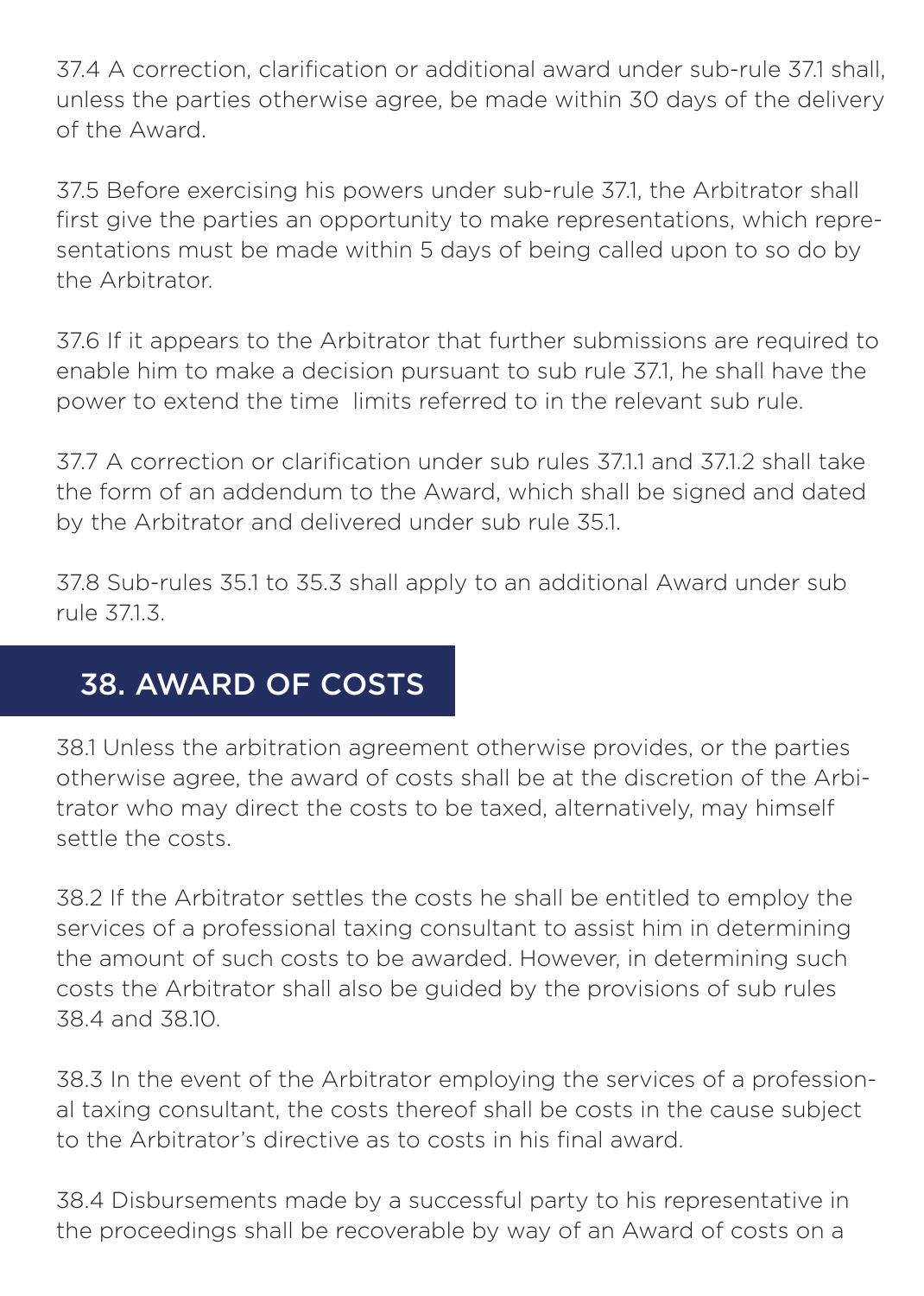scale to be agreed between theparties, or if not so agreed, to be determined by the Arbitrator who may, in his sole discretion, direct that such costs shall be taxed in accordance with Section 35 of the Arbitration Act.

38.5 If the parties agree that the costs be taxed by the Taxing Master of the Court and the Taxing Master refuses or is unable to tax such costs, then the matter shall revert to the Arbitrator who shall either refer the costs to be taxed by such professional taxing service as may be agreed or, in the absence of agreement, as he may himself appoint, or make an award of such costs as he deems reasonable in the circumstances.

38.6 The parties, by having agreed to the adoption of these Rules for the conduct of the arbitration, shall be deemed to have undertaken to be liable jointly and severally to the Arbitrator for the due payment on demand of his fees and expenses.

38.7 The Arbitrator may direct that recoverable costs of the arbitration, or any part of the arbitral proceedings, should be limited to a specified amount and/or duration of the hearing and/or in any other appropriate manner.

38.8 Any directive made by the Arbitrator under sub-rule 38.7 may be varied at any stage provided that a direction for the limitation of costs or any variation thereof must be made sufficiently in advance of the incurring of costs or the taking of steps to which it relates for the limitation to be taken into account.

38.9 The Arbitrator shall not exercise his powers under sub-rules 38.7 and 37.8 without affording the parties an opportunity to make submissions to him thereon.

38.10 Nothing herein contained shall be construed as compelling the Arbitrator to use any tariff such as that contained in the Rules of the High Court in making an award in relation to the amount of recoverable costs, unless the parties otherwise agree.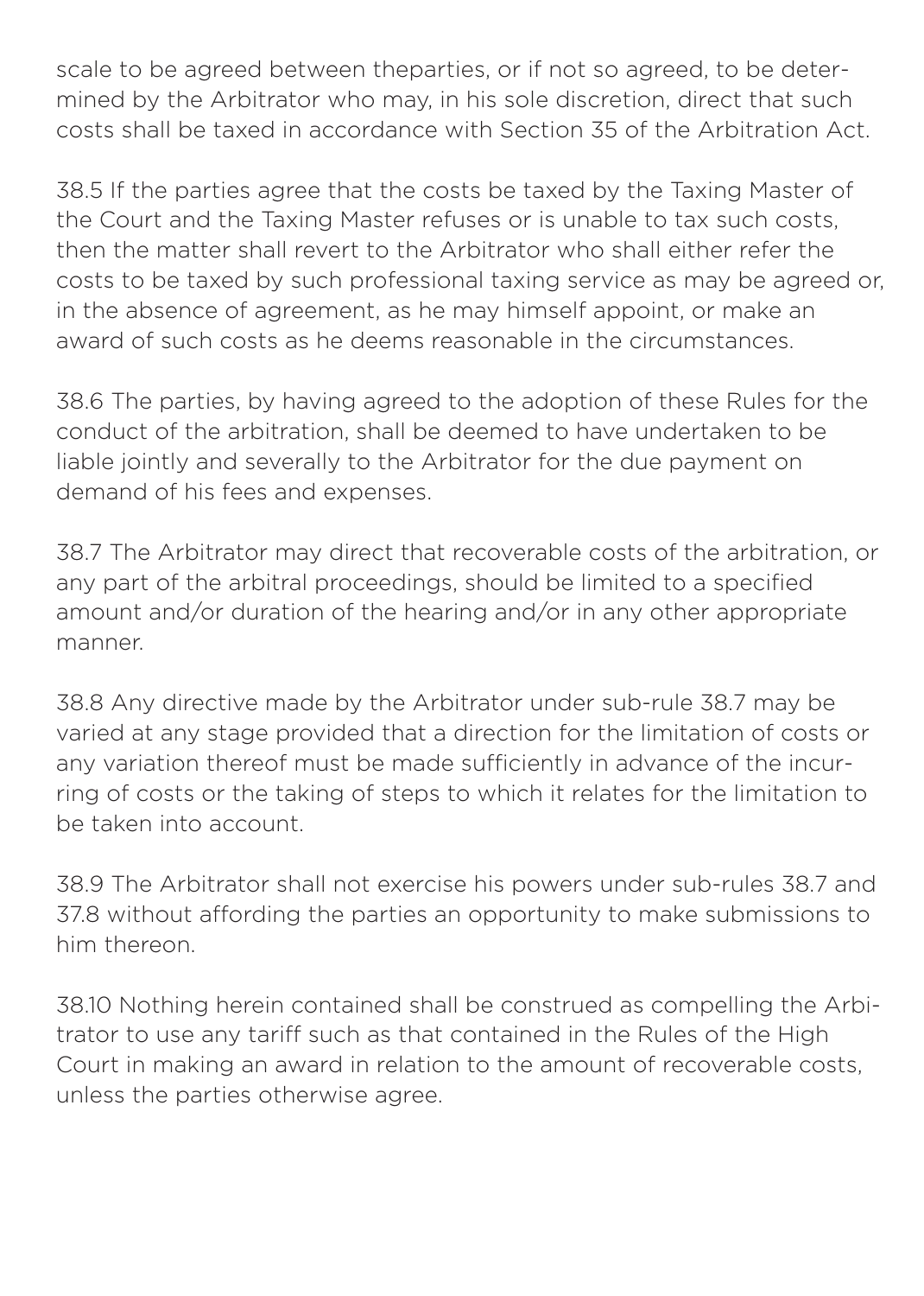#### 39. APPEAL

The parties may, by a written and signed agreement, provide that the Award shall be subject to Appeal, to which provision the following conditions shall apply:

39.1 within 15 days of the publication of the Award either party may give written notice to the other, to the Arbitrator and to the Chairman of the Institute of its intention to refer the Award to an Appeal Tribunal;

39.2 the Notice of Appeal shall state whether the whole or part only of the Award is appealed against and if only part of such Award is appealed against, it shall state which part, and it shall further specify the findings of fact and/or rulings of law appealed against and the grounds upon which the Appeal is founded;

39.3 the Chairman of the Institute will appoint an Appeal Tribunal consisting of not less than three members and will give notice to the parties of the date or dates on which and the place where the Appeal will be heard and will secure a suitable venue for the hearing;

39.4 not less than 15 days prior to the hearing the Appellant shall deliver to the Appeal Tribunal and to the other party a sufficient number of copies of the record together with a like number of copies of such exhibits as may be necessary for the proper adjudication of the matter, provided that the parties may agree to dispense with the provision of the record together with the exhibits but shall in that event and within the same period for the delivery of the record agree the facts upon which the Appeal is to be heard which facts shall be recorded in writing and signed by the parties and submitted to the Appeal Tribunal;

39.5 within 10 days of giving Notice of Appeal the Appellant shall complete, sign and submit to the Institute due and proper security to the satisfaction of the Chairman of the Institute for the payment of all fees and costs in relation to or concerning the Appeal;

39.6 the Arbitrator may submit to the Appeal Tribunal any motivation or reasons for the Award within 10 days of receiving the Notice of Appeal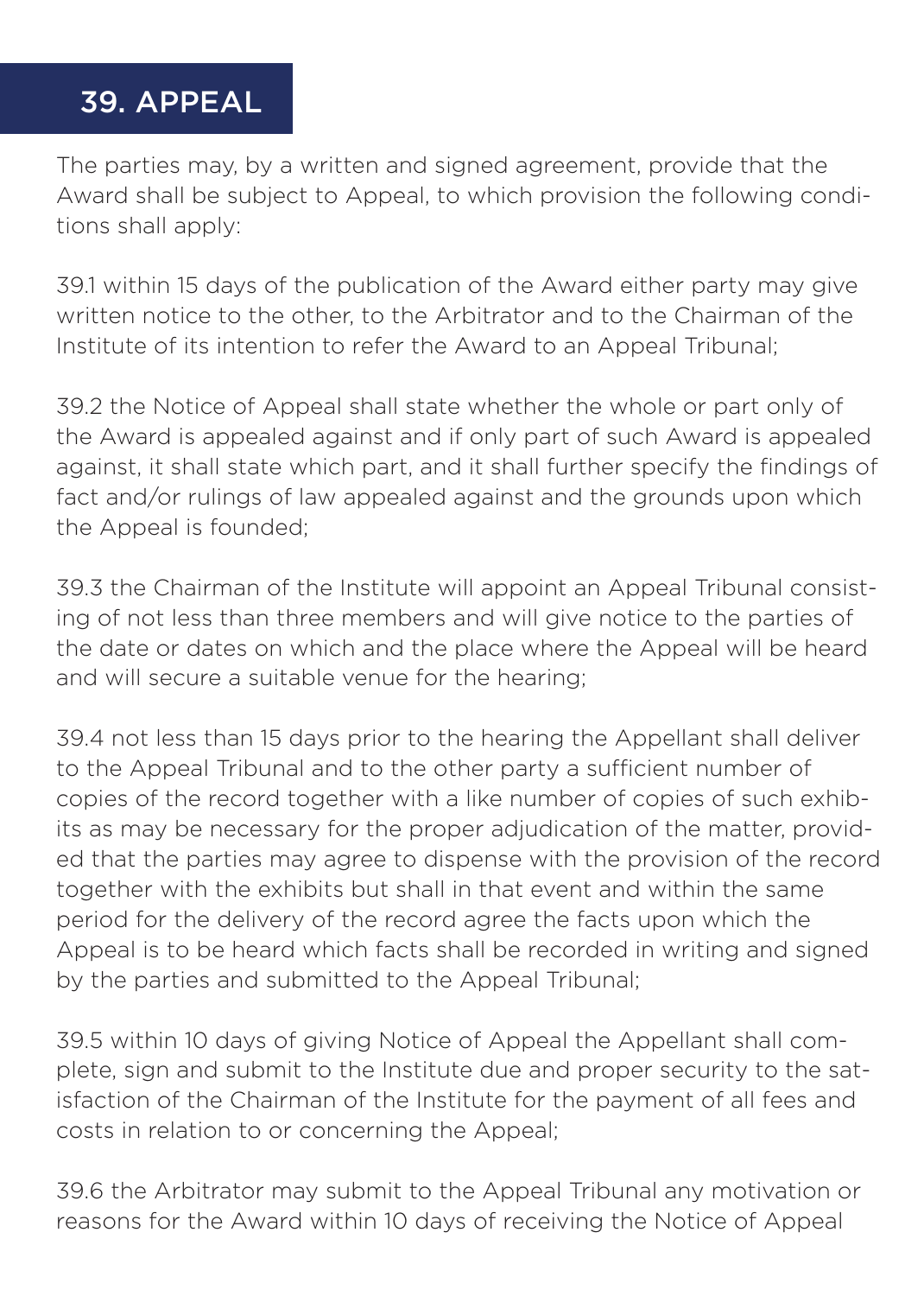and shall submit copies of such motivation or reasons to the parties;

39.7 the Appeal Tribunal shall be entitled, but not derogating from its general powers:

39.7.1 to dismiss the Appeal on its merits;

39.7.2 to vary the Award;

39.7.3 to substitute its own Award;

39.7.4 to direct that the Award, either in whole or in part, be referred back to the Arbitrator for further consideration and for the making of a new or revised Award; and

39.7.5 to dismiss the Appeal for non-compliance with the provisions of this Rule;

39.8 in the event that the Appeal Tribunal refers the Award back to the Arbitrator in terms of Rule 39.7.4, the Arbitrator shall, within 30 days of the date on which the Award was so referred back to him, make and publish a new or a revised Award in terms of Rule 35 with the proviso that the Appeal Tribunal may, on good cause shown, extend such time for making a new or revised Award;

39.9 the decision of the Appeal Tribunal shall:

39.9.1 be final and binding on the parties;

39.9.2 constitute an Award as defined by the Arbitration Act for all purposes; and

39.9.3 be deemed to constitute the Award of the Arbitrator. For the purposes of this Rule, an Award shall include an Interim Award, and reference to the Chairman of the Institute shall include any person to whom the Chairman may assign the rights and duties conferred upon him by this Rule.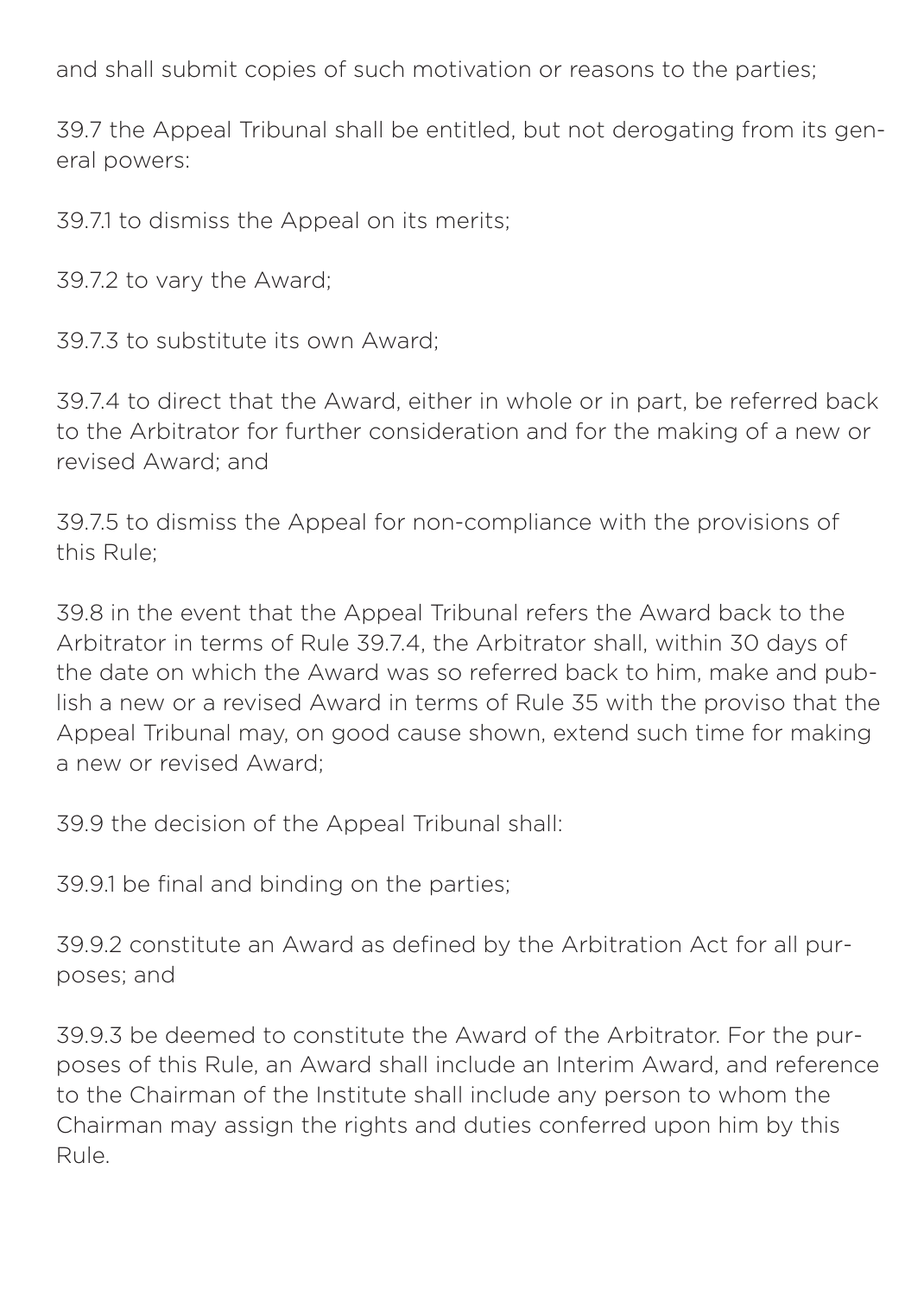# 40. WAIVER

40.1 The parties are deemed to know the provisions and requirements of these Rules.

40.2 Any party who, in the knowledge that any provision or requirement of the Rules has not been complied with, proceeds with the arbitration without promptly objecting to such non compliance, shall be deemed to have waived his right to object.

#### SUMMARY PROCEDURE RULES

The Summary Procedure Rules are intended for the smaller and simpler arbitrations, particularly where the parties are not represented and have little or no experience of arbitration procedure. They require that the Arbitrator plays a more active and interventionist role than he would do under the Standard Procedure Rules. If the parties agree to follow these Rules, they should adopt them by a written and signed agreement to do so.

# 41. APPLICATION OF CERTAIN STANDARD PROCEDURE RULES

The provisions of rules 7, 8, 11, 20, 22, 23, 24, 32, 33, 35 and 40 of the Standard Procedure Rules shall apply with the changes required by the context to an arbitration conducted under the Summary Procedure Rules. For the purposes of applying sub rule 35.4 the period shall be 10 days.

#### 42. PRELIMINARY MEETING

On the reference of the dispute to the Arbitrator he may convene a Preliminary Meeting with the parties with the purpose of :

42.1 confirming that the dispute falls within the ambit of the arbitration agreement and is ready for arbitration;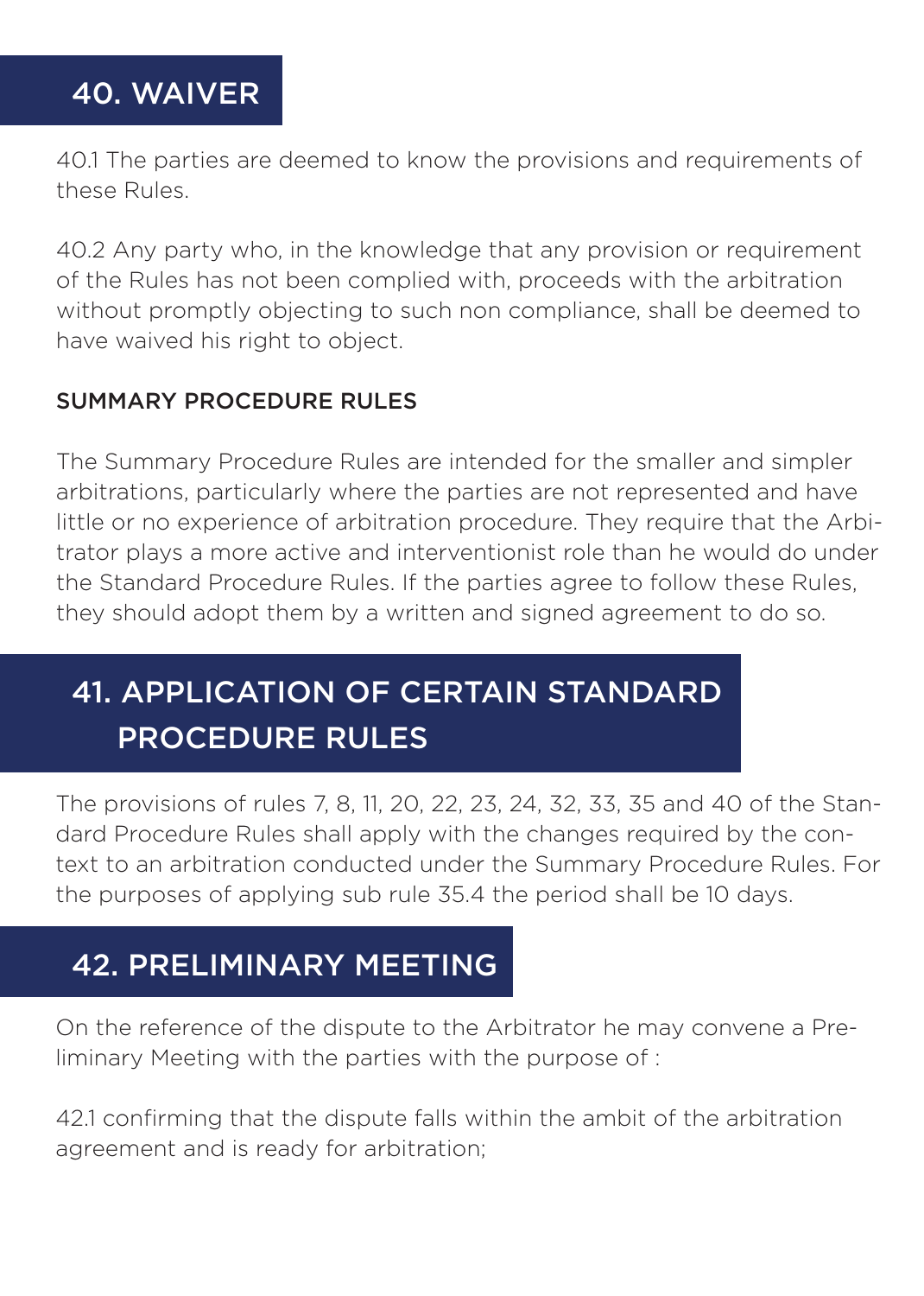42.2 recording the acceptance by the Arbitrator of his appointment and acceptance by the parties of any conditions attached thereto;

42.3 determining whether the arbitration is to be conducted in accordance with the Standard Procedure Rules or the Summary Procedure Rules or any modification of either;

42.4 ascertaining the nature of the claims and counterclaims and defences thereto which the parties make or raise against each other;

42.5 ascertaining the allegations of fact on which the parties agree and those on which they disagree;

42.6 recording in writing signed by the Arbitrator and the parties the matters referred to in Rules 42.4 and 42.5 which shall constitute the Statement of Issues;

42.7 arranging for the submission by each party to the Arbitrator and to the other party such

documents or copies of documents as they, or the Arbitrator, consider relevant to the determination of the issues; and

42.8 arranging the date, time and venue of the hearing.

#### 43. CONDUCT OF THE HEARING

The Arbitrator may, as he deems fit, follow formal or informal procedure and receive evidence or submissions, orally or in writing, sworn or unsworn, at joint meetings with the parties or, if the parties so agree, by the interchange of written statements or submissions, between the parties with copies to the Arbitrator, provided that each party shall be given reasonable opportunities of presenting evidence or submissions and of responding to those of the other party.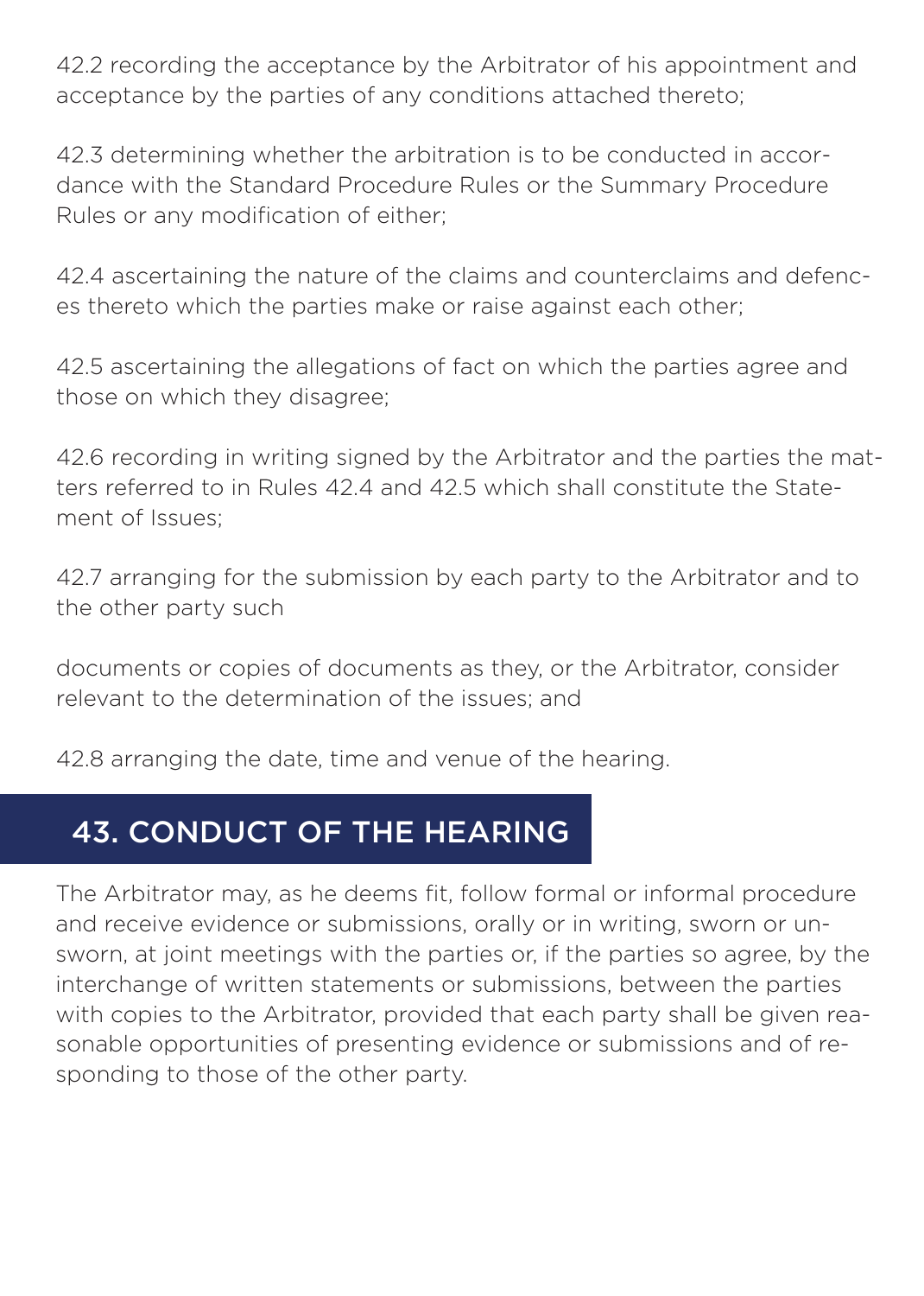# 44. POWERS OF THE ARBITRATOR

44.1 The Arbitrator shall have the power to:

44.1.1 depart from any statutory or common law rules of evidence to the extent that he deems reasonable provided that the rules of natural justice shall be observed;

44.1.2 put questions himself to the parties or their witnesses on any matter relevant to the issues;

44.1.3 make any enquiries as he considers necessary or expedient;

44.1.4 grant to the parties such opportunity, as he deems reasonable, of making amendments to the issues or to any statement or submission;

44.1.5 inspect any property or thing to the extent that he deems necessary; and

44.1.6 rely, in his Award, on his own expert knowledge or experience in any ield.

44.1.7 The Arbitrator shall inform the parties of information gathered or obtained pursuant to sub rules 44.1.3, 44.1.5 and 44.1.6 and give the parties an opportunity to respond before proceeding to rely thereon.

#### 45. REPRESENTATION OF THE PARTIES

Unless the parties otherwise agree in writing neither of them shall be entitled to be represented in the arbitration except by;

45.1 the party himself, if a natural person or a partner in the case of a partnership;

45.2 a director in the case of a company;

45.3 a member of a close corporation;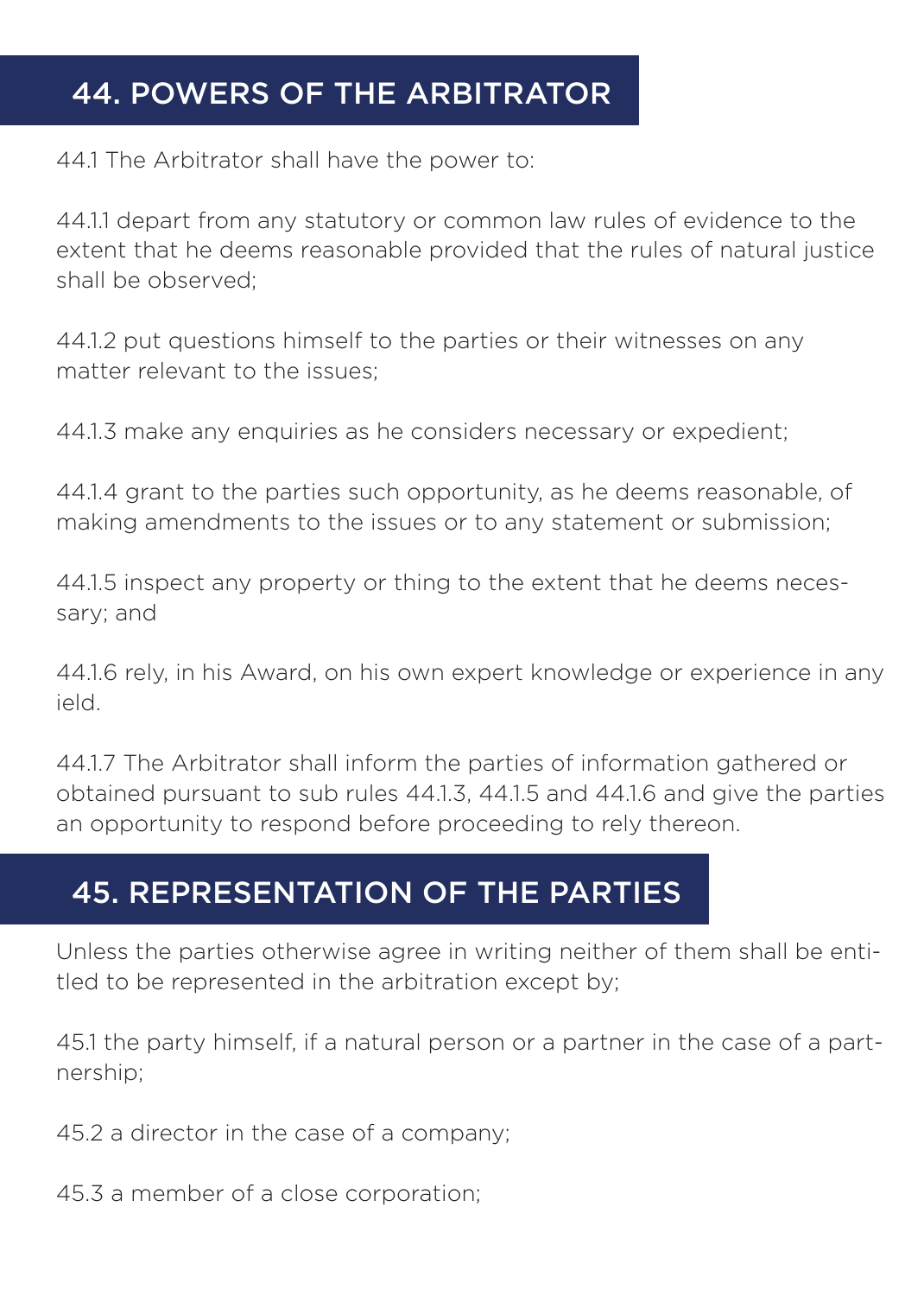45.4 a bona fide full-time employee or officer of the party concerned;

45.5 a trustee of a trust; or

45.6 such technically qualified person, other than a practicing lawyer, as the Arbitrator considers to be reasonably necessary for the presentation of the case of the party concerned, including without limiting the generality of the aforegoing, any professional engineer, architect or quantity surveyor in the case of a dispute on a construction contract.

# RULES AND GUIDELINES FOR THE CONDUCT OF THE SMALL CLAIMS ARBITRATION TRIBUNAL GUIDELINES

These basic guidelines are intended to facilitate an understanding of the purpose and workings of the Small Claims Arbitration Tribunal ["SCAT"]. The process is not only structured to produce a quick, economical, and effective dispute resolution system but is also simple to implement. The parties do not require knowledge or experience of the arbitration process. The Arbitrator plays an active, interventionist role and shall assist the parties to achieve a cost effective process best suited to their search for justice.

1. The parties are not permitted to be represented by practicing attorneys or advocates though they may seek the assistance of suitably qualified advisors to prepare their written submissions to the Tribunal.

2. After the appointment of the Arbitrator, he may consider it appropriate to meet with the disputing parties so that a procedure to suit the nature of the dispute can be devised by discussion.

3. At this initial discussion the Arbitrator may consider it opportune to suggest an alternative dispute resolution process such as facilitating a settlement rather than continuing with the arbitration.

4. Should the parties wish to continue with arbitration, it may be more cost-effective to conduct the process on the basis of "documents only", with each party delivering written submissions and documentary evi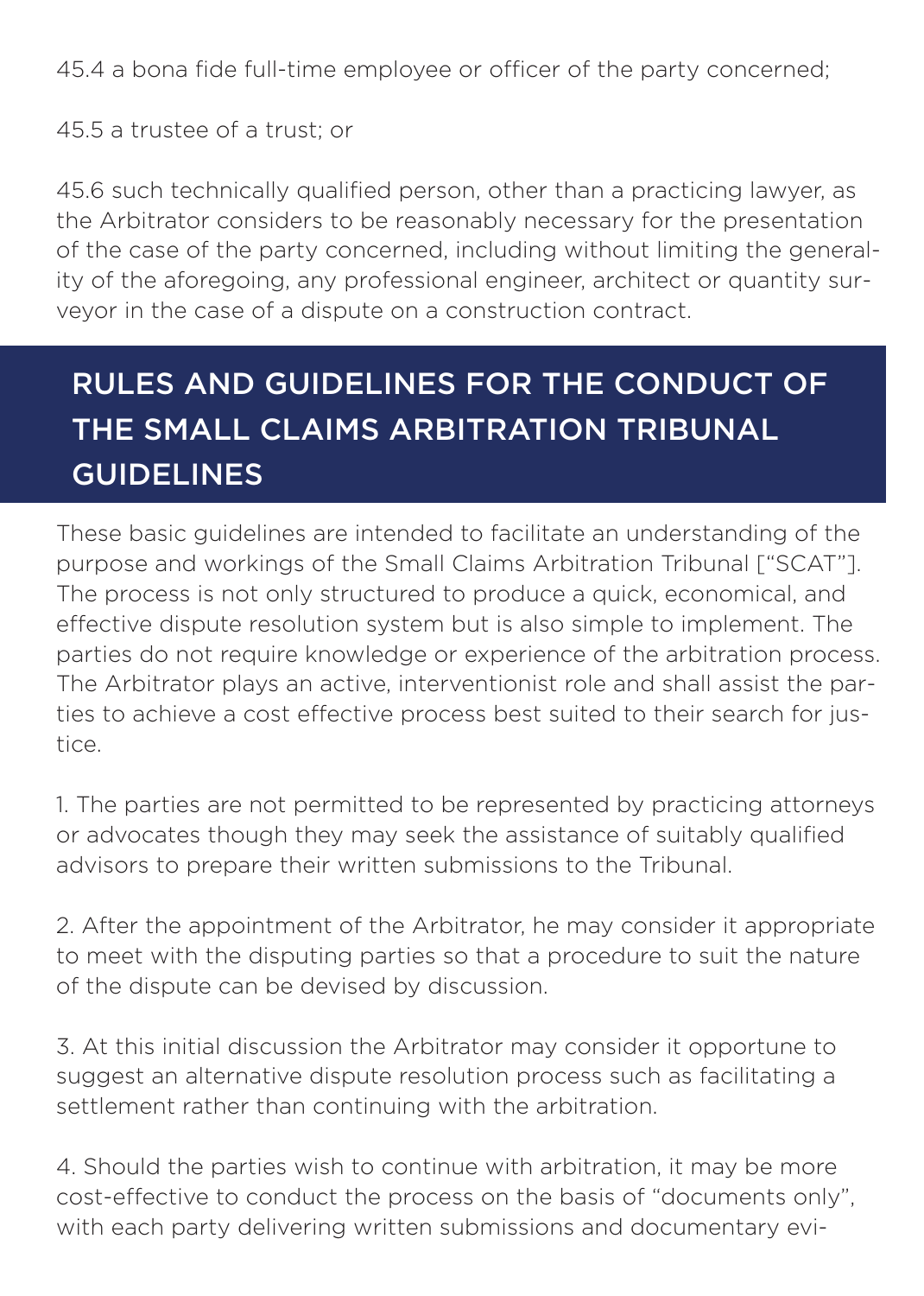- dence, rather than on the basis of a hearing with witnesses adducing oral evidence before the Arbitrator

5. Further savings of time and costs may be achieved by the parties and the Arbitrator agreeing, in appropriate circumstances, that the Arbitrator deliver an Award without reasons. Whether the Award is reasoned or unreasoned, it is final and binding on the parties.

6. Small Claims Arbitrations fall into one of three categories (as set out in the "Recommended Cost Structure" which forms an Annexure to these Rules) depending on the combined value of the claim and counterclaim, if any. The Recommended Cost Structure is updated by the Institute from time to time, and the parties and the Arbitrator are advised to confirm that they are in possession of the latest edition. Although SCAT is a highly simplified and flexible arbitration process, it remains subject to the Arbitration Act (Cap 6:01), as amended, and all peremptory provisions of the Act must be complied with.

# RECOMMENDED COST STRUCTURE

# ANNEXURE TO SCAT RULES

The parameters set out herein are, with the exception of the Institute registration fees (which are mandatory), merely guidelines which apply in the absence of any other agreement between the parties and the Arbitrator. The parties and the Arbitrator may, notwithstanding the maximum value recommended for Class 3 matters, agree to apply the SCAT Rules to matters in excess of such value

# CATEGORIES OF SCAT ARBITRATIONS CLASS 1 MATTERS

Combined value of claim and counterclaim, if any, up to BWP7,000 Recommended process: Documents only, unreasoned Award Recommended Cost Structure:

1 Institute Registration fee BWP250.00

2 Arbitrator: Fixed fee BWP 1,650.00

TOTAL COST (excluding VAT) BWP 1,900.00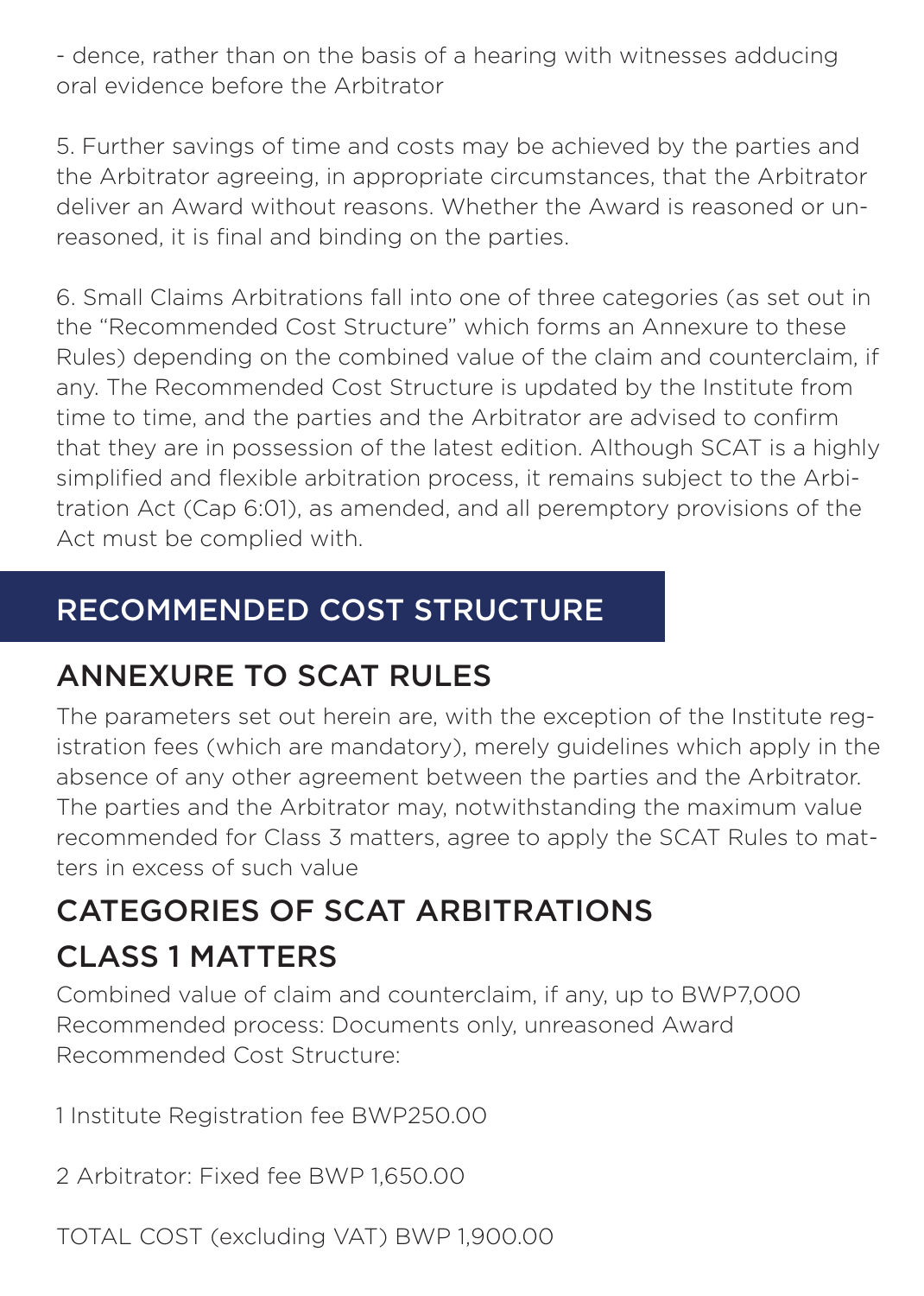# CLASS 2 MATTERS

Combined value of claim and counterclaim, if any, from BWP7,000 to BWP30,000 Recommended process: Documents only, unreasoned Award Recommended Cost Structure:

1 Institute Registration fee BWP 750.00

2 Arbitrator:P650 per hr (8 hours max) BWP 5,200.00

3 Sundries BWP 200.00

4 Inspection allowance, if any BWP 650.00

TOTAL COST (excluding VAT) BWP 6,800.00

# CLASS 3 MATTERS

Combined value of claim and counterclaim, if any, from BWP30,000 to BWP60,000

Recommended process: Hearing with oral evidence, reasoned Award Recommended Cost Structure:

1 Institute Registration fee BWP1,000.00

- 2 Arbitrator: P500 per hr (12 hours max) BWP7,800.00
- 3 Sundries BWP300.00

4 Inspection allowance, if any BWP650.00

5 Hearing allowance, 2hrs @ P650 per hr (maximum) BWP1,300.00

6 Reasoned Award Allowance BWP2,600.00

MAXIMUM TOTAL COST (excluding VAT) BWP13,6500.00

All the above plus VAT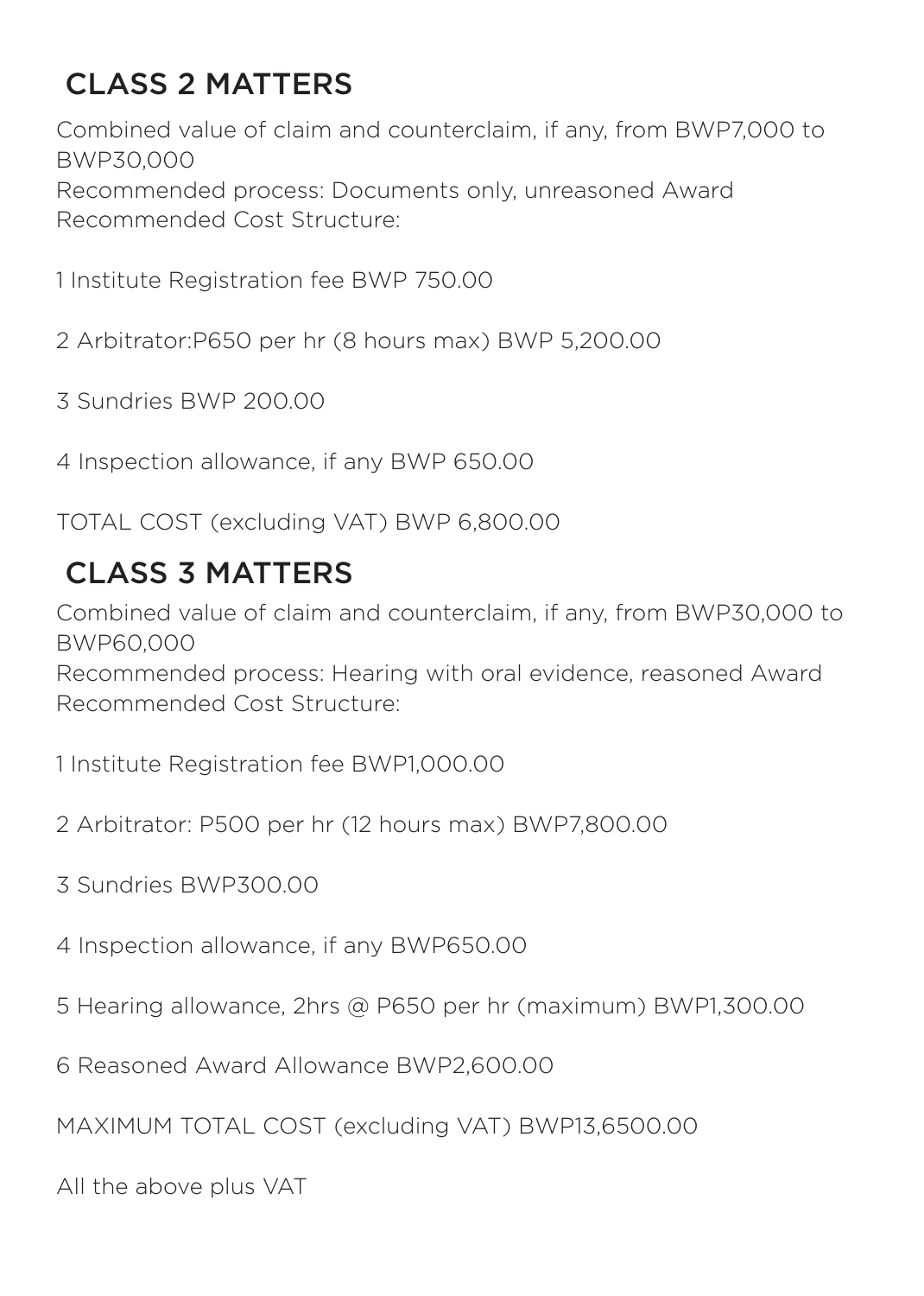#### SCAT RULES

#### 1.0 Definitions

1.1 "Day" means any day other than a Saturday, Sunday or public holiday.

1.2 "Rules" means these SCAT arbitration Rules.

1.3 "Claimant" means the party to the arbitration who claims relief against the other party, provided that if each party claims relief against the other, "Claimant" shall mean the party who first referred the dispute to arbitration.

1.4 "Defendant" means the party to the arbitration other than the Claimant.

1.5 "Document" means, in relation to each party, any document of whatsoever nature in his possession or under his control, whether an original or a copy, relating to the dispute which has been referred to arbitration, including plans, photographs and recordings on magnetic tape, compact disc and computer disc or other electronic storage media, and "documentary" has the corresponding meaning.

1.6 "Submission" means any averment, denial, argument, or evidence in support thereof, submitted by a party to the Tribunal as part of its case, whether orally or in documentary form.

1.7 "Close of Submissions" means that stage in the proceedings when the parties have completed the presentation of their respective cases and of their responses to the other party's case, and the Tribunal commences to consider the Award.

1.8 Where appropriate, words importing the singular shall include the plural and words importing the masculine shall include the other genders.

1.9 "The Institute" means the Botswana Institute of Arbitrators.

2.0 Matters not Subject to the Small Claims Arbitration Process of the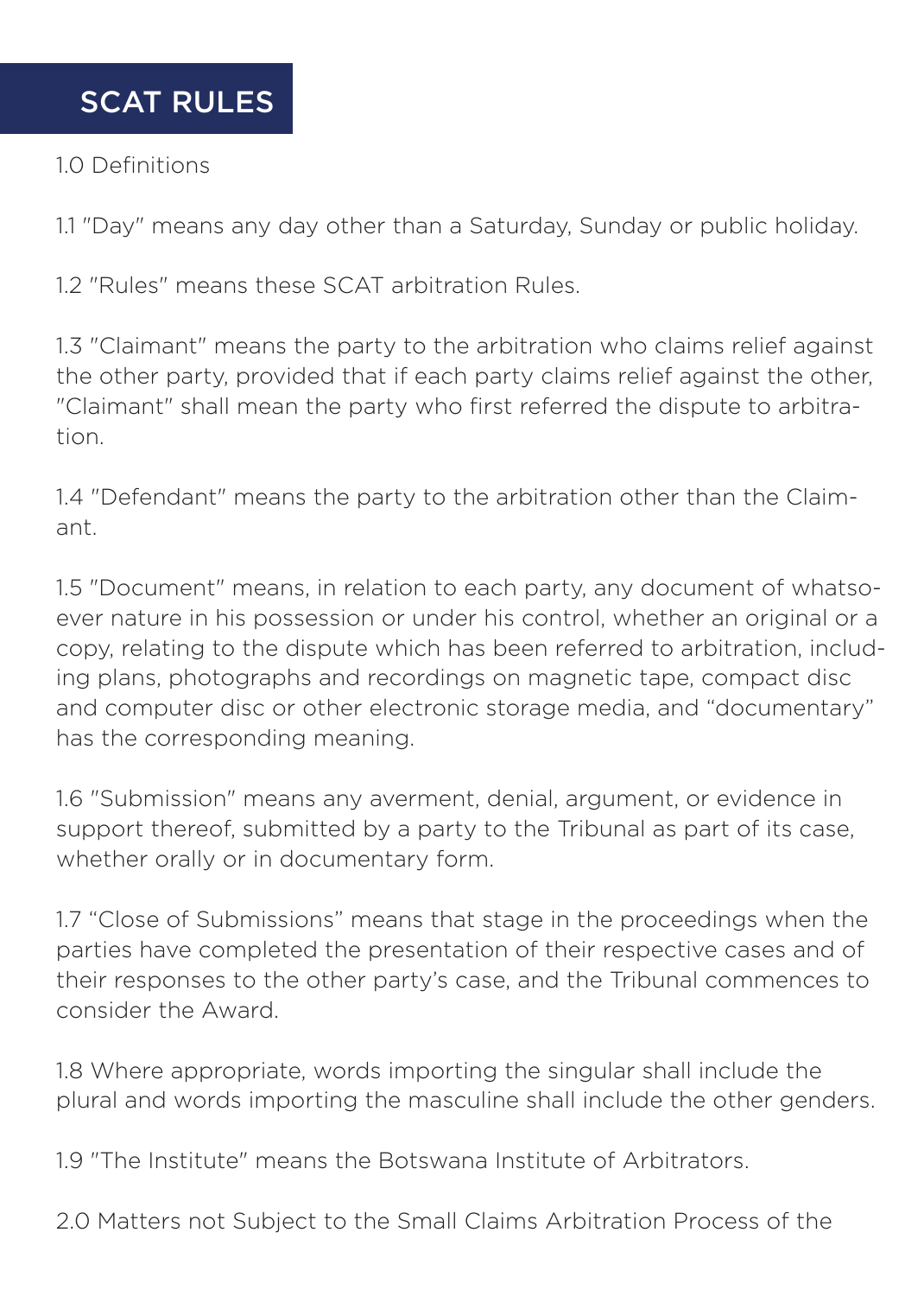Institute A matter may not be referred to arbitration under the SCAT Rules where:

2.1 the parties are represented in conflict with Rule 9 below;

2.2 the nature of the Award sought is anything other than monetary relief;

2.3 the combined value of the claim and counterclaim, if any, exceeds the limit recommended for a Class 3 matter, unless the parties and the Arbitrator agree otherwise;

2.4 more than two parties are involved;

2.5 there is no dispute between the parties;

2.6 there is no written agreement between the parties to refer the dispute to arbitration; or

2.7 where the nature of the matter is a matrimonial dispute or one concerning status.

3.0 Preliminary Procedure

3.1 Unless the arbitration agreement provides that the arbitration is to take place in accordance with the SCAT Rules of the Institute, the parties must, by written and signed agreement, commit themselves thereto.

3.2 The reference shall be initiated by the Claimant who shall, in writing, request from the Institute an "Application for Appointment of a Small Claims Tribunal" form (the "Application Form").

3.3 The Claimant shall, in its request, state the nature of its claim and the relief sought, and shall include therewith a copy of the arbitration agreement , and, if required by Rule 3.1, the written and signed agreement that the arbitration is to take place under the SCAT Rules.

3.4 The Institute shall by return issue to the Claimant the Application Form and a copy of the current Recommended Cost Structure, and indicate the registration fee payable.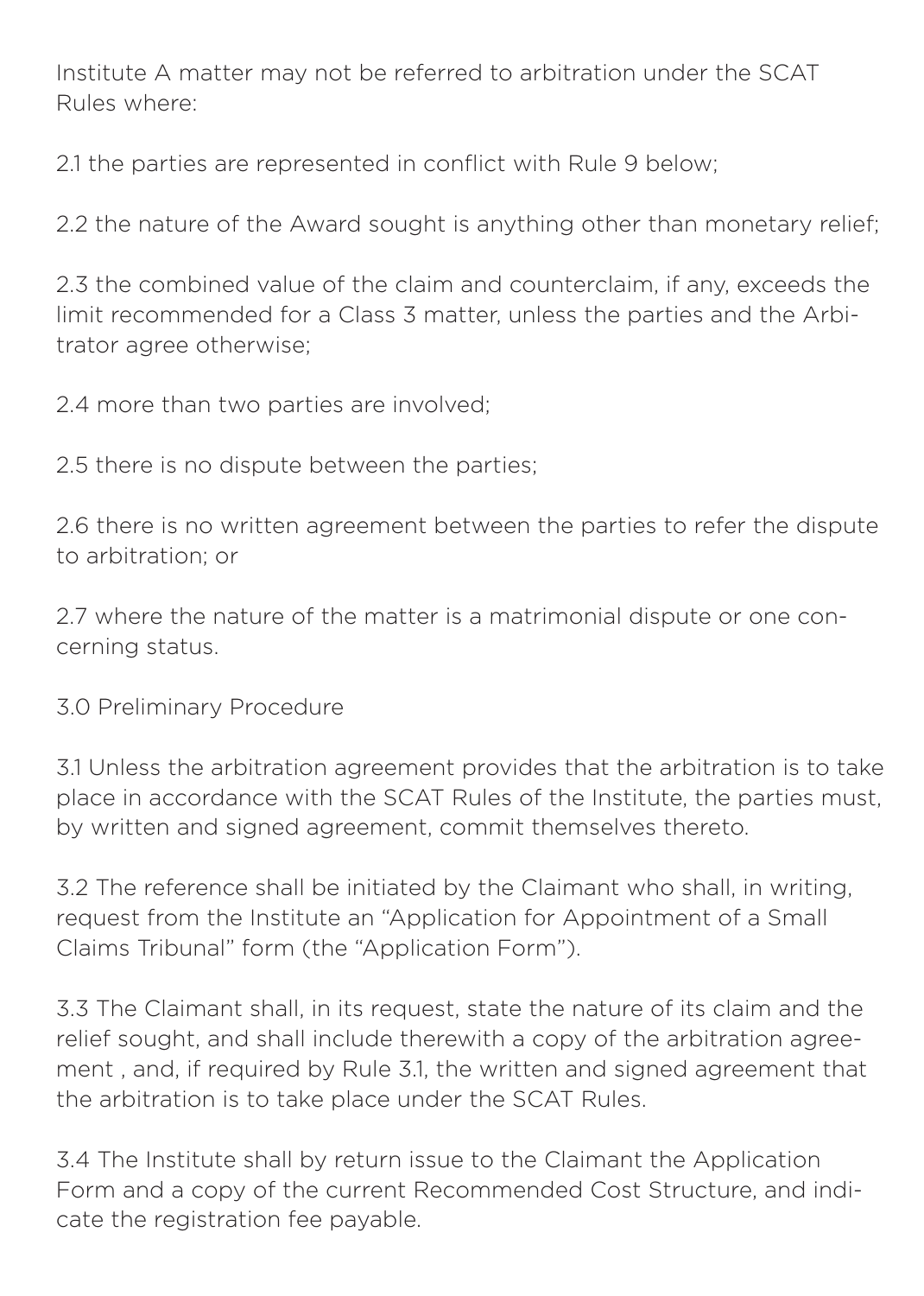3.5 On receipt by the Institute of the Application Form and the registration fee, the Chairman of the Institute or his nominee shall appoint the Tribunal and provide copies of the Application Form.

3.6 The registration fee shall not be refundable. The Tribunal shall take payment of the registration fee into account when deciding its award of costs.

3.7 The Tribunal shall confirm acceptance of its appointment in writing to the Chairman of the Institute and to both parties.

3.8 The Tribunal may then call for a Preliminary Meeting with the parties to agree the procedure to be adopted to resolve the dispute and/or take any other steps which it may deem appropriate in the circumstances.

4.0 Proceedings Private and Confidential Save to the extent necessary for the purposes of the arbitration, or for any court proceedings related thereto, or where otherwise under a legal obligation to do so, neither party shall, without the agreement of the other party, disclose or make available, to any other person, any information concerning the arbitration or the Award.

5.0 Powers of the Tribunal The Tribunal shall, subject to the Rules of Natural Justice, have the power to;

5.1 assist the parties to reach a settlement;

5.2 depart from any statutory or common law rules of evidence;

5.3 put questions to each party or its witnesses where applicable, on any matter relevant to the issues;

5.4 make any enquiries that it considers necessary or expedient, provided that it shall inform the parties of all matters ascertained as a result of such enquiries;

5.5 grant to the parties such opportunity as it deems reasonable for making amendments to submissions;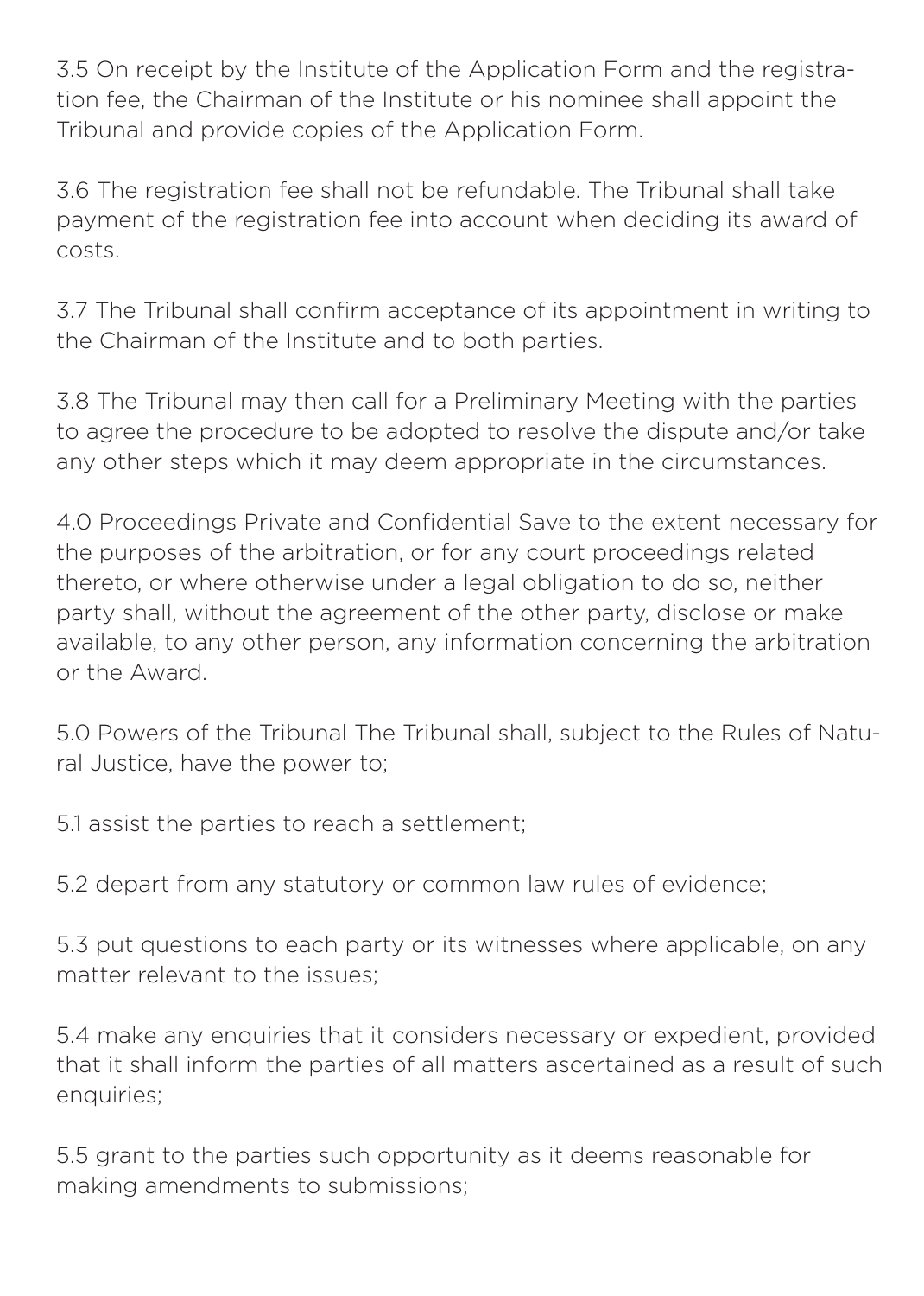5.6 inspect any property or thing to the extent that it deems necessary; and

5.7 rely, in its Award, on his own expert knowledge or experience in any field, particularly when evaluating evidence presented.

#### 6.0 Proceedings on Default

The Tribunal may proceed with the arbitration and make an Award, notwithstanding any failure, neglect or refusal of either party to comply with these Rules or to take part or further part in the arbitration.

#### 7.0 Award of Costs

7.1 Reasonable disbursements made by a successful party to a representative of that party referred to in Rule 9.5 below, if any, may be awarded by the Tribunal against the other party, in an amount to be determined by the Tribunal.

7.2 The parties, by having agreed to the adoption of these Rules for the conduct of the arbitration, shall be deemed to have undertaken to be liable jointly and severally to the

Tribunal for the due payment, on demand, of its fees and expenses. Initially the Claimant shall be responsible for such payments but the Tribunal shall, in its Award, make any adjustments necessary to properly reflect liability for costs.

8.0 Delivery of Award Unless the parties otherwise agree, the Tribunal shall deliver its Award within four weeks after the last Submission to the Tribunal.

9.0 Representation of the Parties Neither of the parties shall be entitled to be represented in the arbitration except by:

9.1 the party himself; if a natural person, or a partner in the case of a partnership;

9.2 a director in the case of a company;